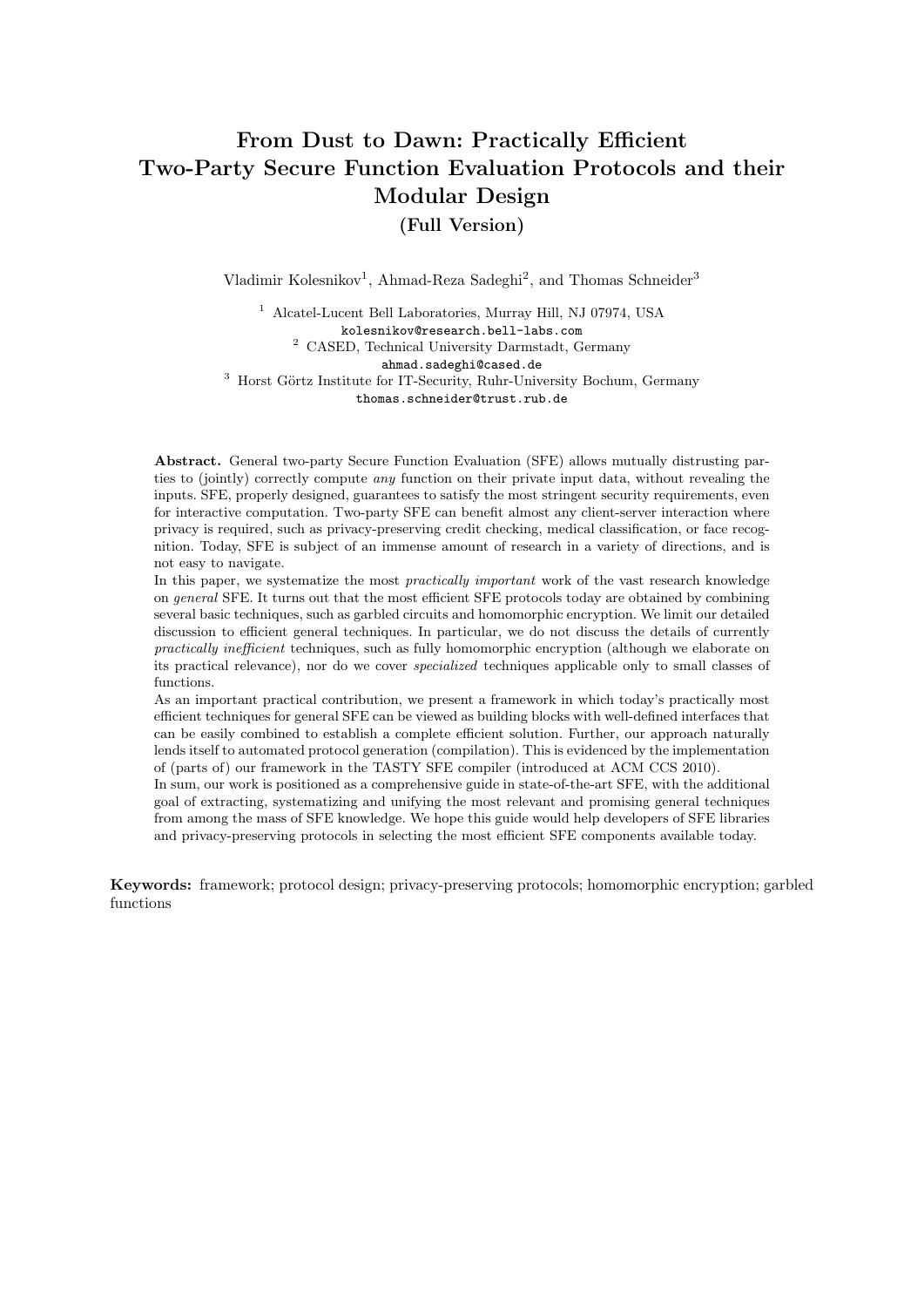# Table of Contents

|                  |         | From Dust to Dawn: Practically Efficient Two-Party Secure Function Evaluation Protocols and |                  |
|------------------|---------|---------------------------------------------------------------------------------------------|------------------|
|                  |         |                                                                                             | 1                |
|                  |         | Vladimir Kolesnikov, Ahmad-Reza Sadeghi, and Thomas Schneider                               |                  |
| $\mathbf 1$      |         |                                                                                             | $\overline{4}$   |
|                  |         |                                                                                             | $\overline{4}$   |
|                  |         |                                                                                             | $\overline{4}$   |
|                  |         | Composition and Performance Evaluation of Efficient SFE Techniques                          | $\overline{4}$   |
|                  |         |                                                                                             | $\overline{5}$   |
|                  |         |                                                                                             | $\overline{5}$   |
| $\boldsymbol{2}$ |         |                                                                                             | $\overline{5}$   |
| 3                |         |                                                                                             | 6                |
|                  | 3.1     |                                                                                             | $\boldsymbol{6}$ |
|                  | 3.2     |                                                                                             | $\overline{7}$   |
|                  | 3.3     |                                                                                             | $\overline{7}$   |
| $\overline{4}$   |         |                                                                                             | $\overline{7}$   |
|                  | 4.1     | Homomorphic Encryption: SFE of Arithmetic Circuits                                          | $\overline{7}$   |
|                  |         |                                                                                             | 8                |
|                  |         |                                                                                             | 8                |
|                  |         |                                                                                             | 8                |
|                  |         |                                                                                             | 9                |
|                  |         |                                                                                             | 9                |
|                  |         |                                                                                             | 9                |
|                  |         |                                                                                             | 9                |
|                  |         | Multiplication of Homomorphic Values with Additively-Homomorphic Encryption                 | 9                |
|                  | 4.2     |                                                                                             | 9                |
|                  |         |                                                                                             | 10               |
|                  |         |                                                                                             | 10               |
|                  |         |                                                                                             |                  |
|                  |         |                                                                                             | 10               |
|                  |         |                                                                                             | 10               |
|                  |         |                                                                                             | 10               |
|                  |         |                                                                                             | 11               |
|                  |         |                                                                                             | 11               |
|                  |         |                                                                                             | 11               |
|                  | 4.3     |                                                                                             | 12               |
|                  |         |                                                                                             | 12               |
|                  |         |                                                                                             | 13               |
|                  |         |                                                                                             | 13               |
|                  |         |                                                                                             | 13               |
|                  |         |                                                                                             | 13               |
|                  |         |                                                                                             | 13               |
|                  | 4.4     |                                                                                             | 14               |
|                  |         |                                                                                             | 14               |
|                  |         |                                                                                             | 14               |
|                  |         | Implementation observations and optimizations                                               | 15               |
|                  |         |                                                                                             | 15               |
|                  |         |                                                                                             | 15               |
| 5                |         |                                                                                             | 15               |
|                  | $5.1\,$ |                                                                                             | 15               |
|                  |         |                                                                                             | 16               |
|                  |         |                                                                                             | 16               |
|                  |         |                                                                                             | 16               |
|                  | 5.2     |                                                                                             | 16               |
|                  |         |                                                                                             |                  |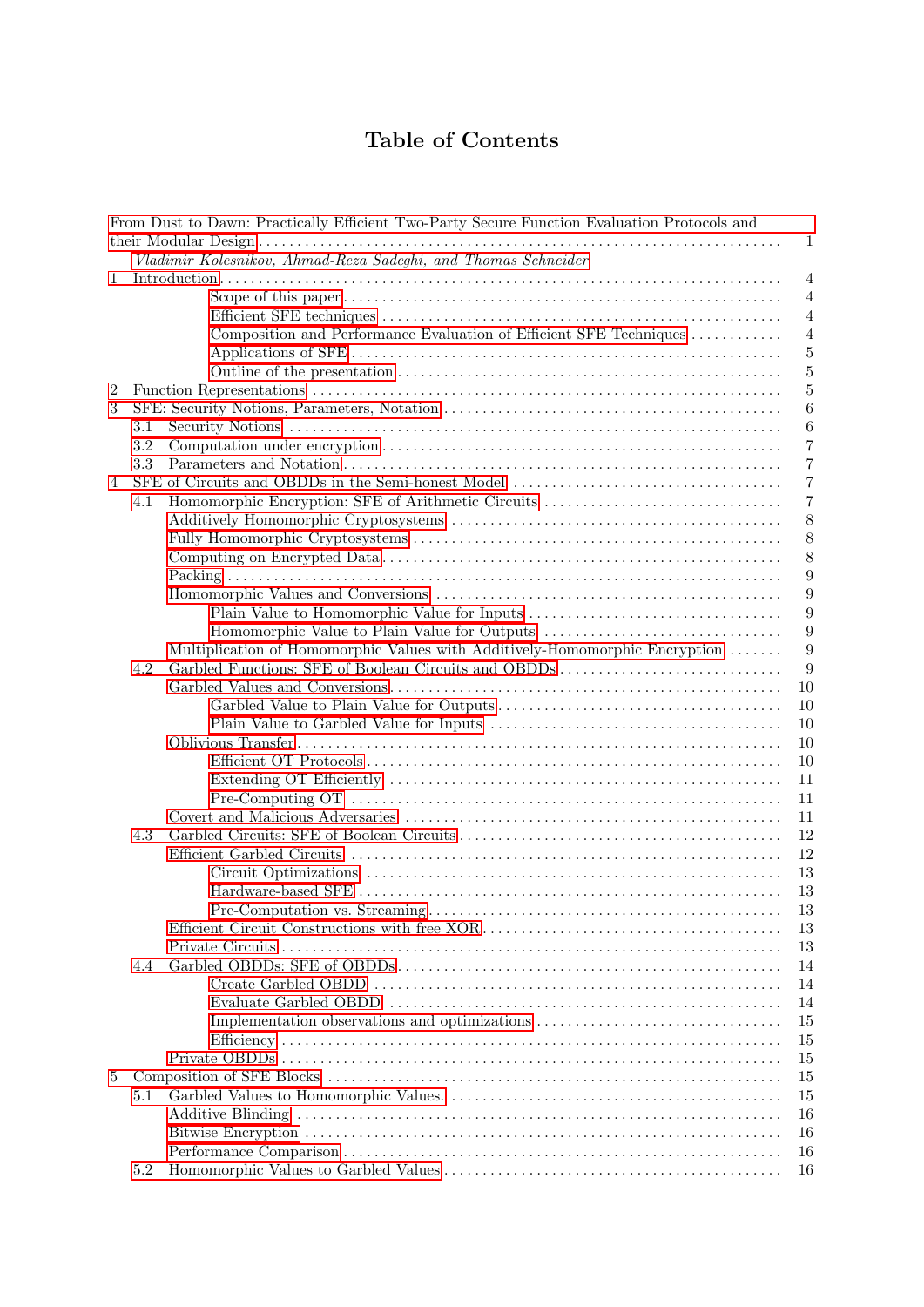| 6             |     | 16 |
|---------------|-----|----|
|               |     | 16 |
|               |     | 16 |
|               |     | 17 |
|               |     | 17 |
| A             |     | 21 |
| B.            |     | 21 |
|               |     | 21 |
|               |     | 22 |
|               |     | 22 |
|               |     | 22 |
|               |     | 22 |
|               |     | 22 |
|               |     | 23 |
|               |     | 23 |
| $\mathcal{C}$ |     | 23 |
| D             |     | 24 |
|               |     | 24 |
|               |     | 24 |
|               | D.2 | 25 |
|               |     | 25 |
|               | D.3 | 25 |
|               | D.4 | 25 |
|               |     | 25 |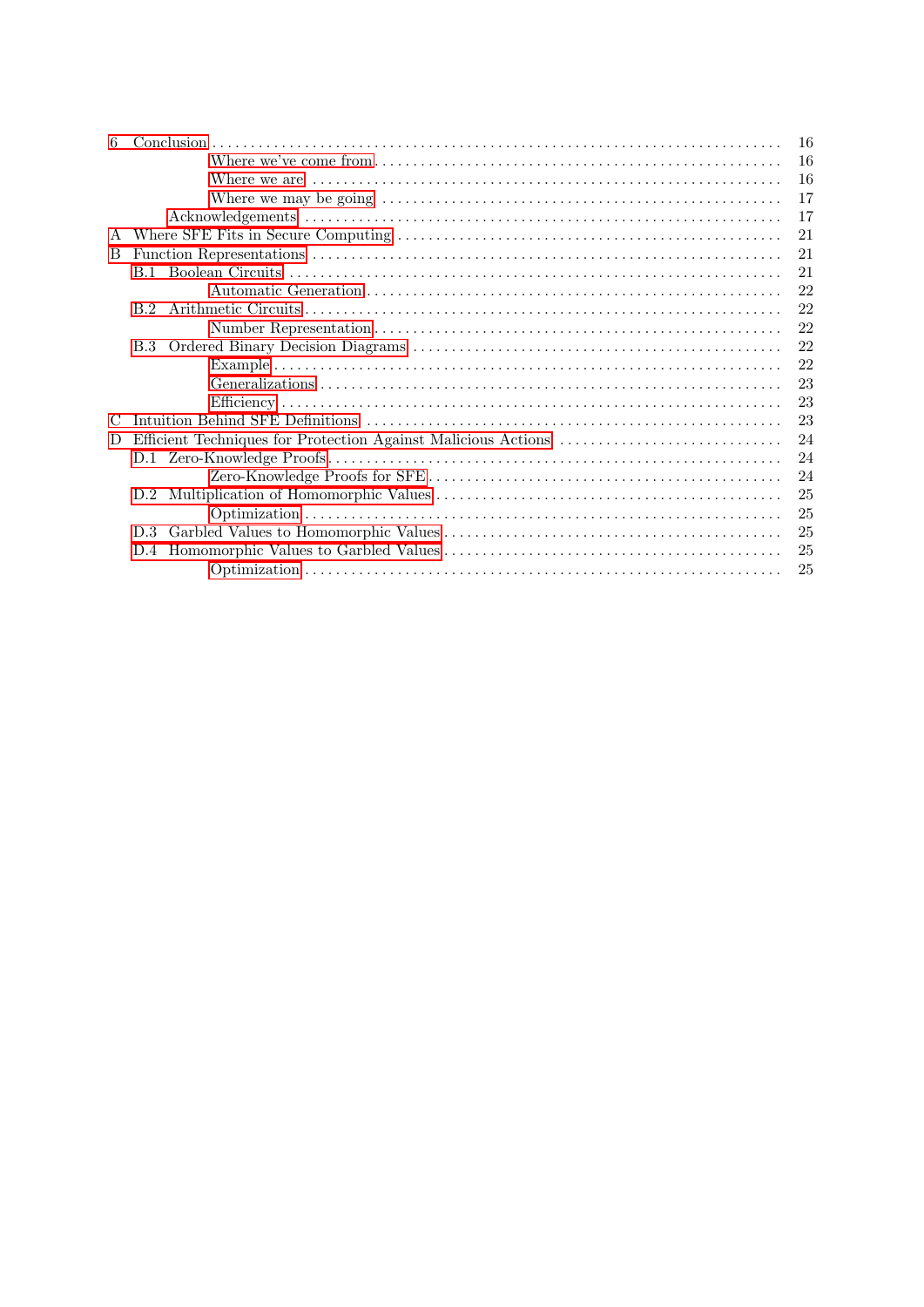## <span id="page-3-0"></span>1 Introduction

The concept of two-party Secure Function Evaluation (SFE) was introduced in 1982 by Yao [\[Yao82\]](#page-20-3). The idea is to let two mutually mistrusting parties compute an arbitrary function on their private inputs without revealing any information about their inputs beyond the output of the function. Since then, this concept has been an appealing research subject in crypto and security communities, with many exciting results.

Although a large number of security-critical applications (e.g., electronic auctions and voting, data classification, remote diagnostics, etc.) with sophisticated privacy and security requirements can benefit from SFE, its real-world deployment was believed to be very limited and expensive for a relatively long time. Fortunately, the cost of SFE has been dramatically reduced in the recent years thanks to many algorithmic improvements and automatic tools, as well as faster computing platforms and communication networks. (We note that SFE is only a part of a general task of secure computing as discussed in Appendix §[A.](#page-20-0))

<span id="page-3-1"></span>Scope of this paper In this paper we survey and systematize the current state of the art of practically efficient general secure two-party computation. In particular, we do not discuss in detail currently practically inefficient techniques, such as fully homomorphic encryption (we elaborate on its practicality in §[4.1\)](#page-7-1), nor do we cover specialized techniques applicable only to small classes of functions. Moreover, we present a framework which allows to modularly combine the required techniques with well-defined interfaces to obtain highly efficient protocols suitable for practical applications. We build our presentation in the style of a tutorial, and aim for the paper to be both a reference on practically efficient SFE for experts, and an understandable area guide for non-experts in secure computation.

<span id="page-3-2"></span>Efficient SFE techniques For several years, two different approaches for secure two-party computation have co-existed. One approach is based on *homomorphic encryption* (HE). Here one party sends its encrypted inputs to the other party, who then computes the intended function under encryption using the homomorphic properties of the cryptosystem, and sends back the encrypted result. Popular examples are the additively homomorphic cryptosystems of Paillier [\[Pai99\]](#page-19-0) and Damgård-Jurik [\[DJ01\]](#page-17-0), and the recent fully homomorphic schemes [\[Gen09,](#page-17-1) [vDGHV10,](#page-20-4) [SV10\]](#page-19-1). (We elaborate on the practicality of fully homo-morphic schemes in §[4.1\)](#page-7-1). Alternatively, SFE can be done using *garbled functions* (GF), a generalization of Yao's garbled circuits (GC) [\[Yao86\]](#page-20-5) that works as follows: one party (constructor) "encrypts" the function (using symmetric keys), the other party (evaluator) obliviously obtains the keys corresponding to both parties' inputs and the garbled function, and is able to decrypt the corresponding output value.

Both approaches have their respective advantages and disadvantages, i.e., GF requires to transfer the garbled function (communication complexity is at least linear in the size of the function) but allows to pre-compute almost all expensive operations resulting in a low latency of the online phase, whereas most HE schemes require relatively expensive public-key operations in the online phase but can result in a smaller overall communication complexity.

For a particular primitive, one of the techniques is usually more suitable than the other. For example, for comparison or maximum selection, GF [\[NPS99,](#page-19-2)[KSS09\]](#page-18-0) is better than HE [\[DGK07,](#page-17-2)[DGK08b,](#page-17-3)[DGK08a\]](#page-17-4), whereas multiplication often benefits from using HE. Therefore, simply switching from one approach for secure computation to the other can result in substantial performance improvements. For instance, for privacy-preserving DNA matching based on secure evaluation of finite automatons, GC-based [\[Fri09\]](#page-17-5) is more efficient than HE-based [\[TPKC07\]](#page-20-6).

We also note that GCs are gaining popularity as a versatile tool whose applicability goes beyond the "simple" SFE [\[GGP10,](#page-17-6) [KM10b,](#page-18-1) [SS10\]](#page-19-3). Further, most published work (e.g., [\[GKR08,](#page-17-7) [SS10\]](#page-19-3)) do not give concrete GC instantiations, or constructions for how to hide the topology of the evaluated function (for which efficient universal circuit constructions are needed). We summarize today's most efficient constructions for garbled circuits and universal circuits in §[4.3](#page-11-0) of our paper.

<span id="page-3-3"></span>Composition and Performance Evaluation of Efficient SFE Techniques Going one step further, we would like to benefit from the use the most efficient primitive for the respective sub-task even if they are based on different paradigms. Indeed, secure and efficient composition of sub-protocols based on HE and GF can result in performance improvements as shown for several privacy-preserving applications (see, e.g.,  $[BFSW07, BS09, BFK^+09, SSW09]$  $[BFSW07, BS09, BFK^+09, SSW09]$  $[BFSW07, BS09, BFK^+09, SSW09]$  $[BFSW07, BS09, BFK^+09, SSW09]$  $[BFSW07, BS09, BFK^+09, SSW09]$ .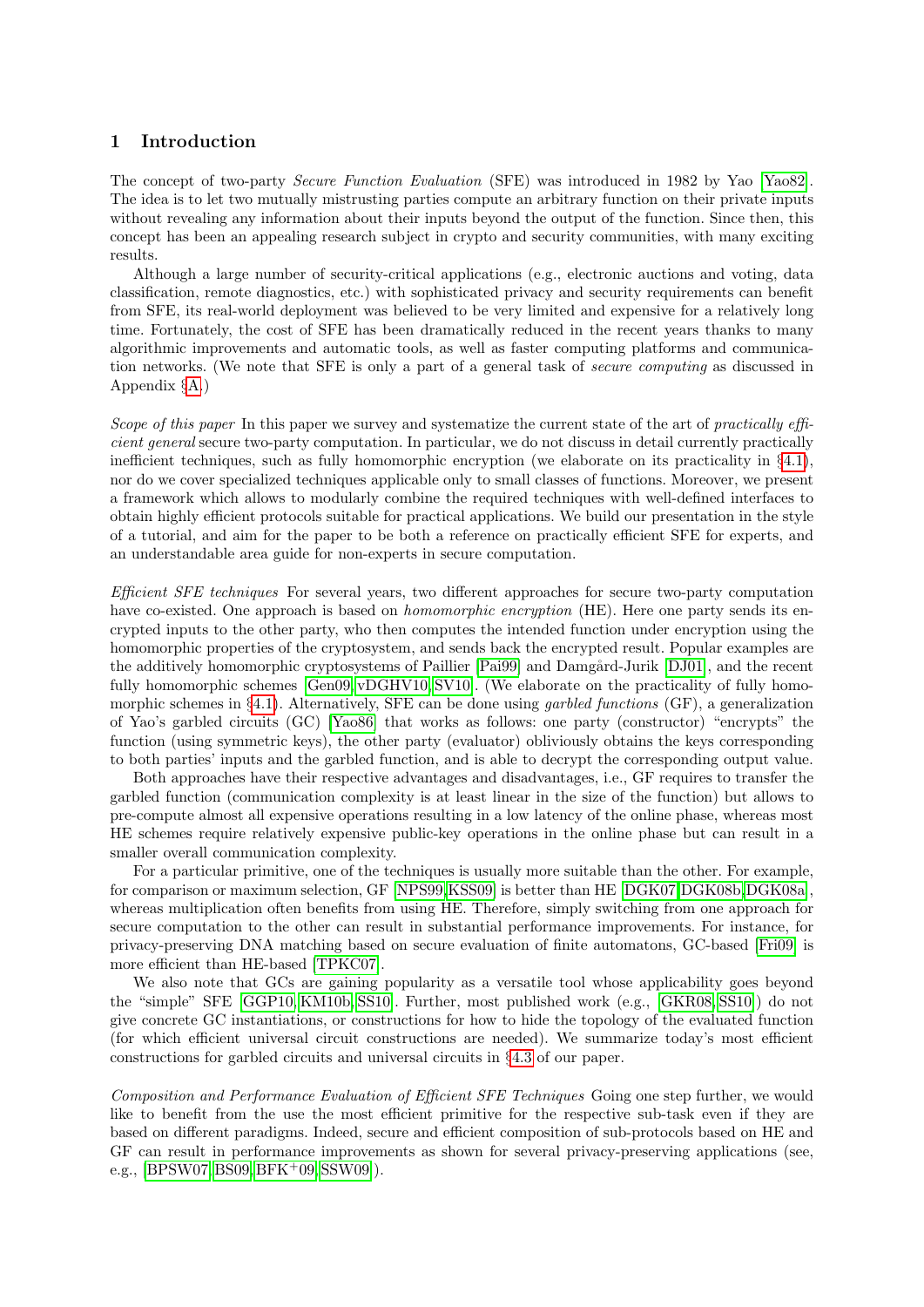One of the goals of this work is a design and presentation of a unifying framework  $(\S5)$  $(\S5)$ , which allows for the above compositions in a modular way. The need for and the usefulness of this framework is illustrated by its recent (partial) implementation, "Tool for Automating Secure Two-partY computations" (TASTY) [\[HKS](#page-18-2)+10]. TASTY allows a programmer to provide a high-level description of the computation to be performed on encrypted data in a domain-specific language, and automatically transforms this description into efficient protocols based on HE, GC, and arbitrary combinations of both. TASTY allows to compare the performance of different protocols with each other. For example, it may help determine (and quantify!) that GC-based multiplication has a more efficient online phase than HE-based multiplication for  $\ell$  < 16 bit values [\[HKS](#page-18-2)<sup>+</sup>10].

<span id="page-4-0"></span>Applications of SFE There is a large body of literature on SFE applications, in particular those with strong privacy requirements such as Privacy-Preserving Genomic Computation [\[TPKC07,](#page-20-6) [JKS08,](#page-18-3) [Fri09,](#page-17-5) [KM10b\]](#page-18-1), Remote Diagnostics [\[BPSW07\]](#page-16-2), Graph Algorithms [\[BS05\]](#page-16-5), Data Mining [\[LP02,](#page-19-5) [LP09b\]](#page-19-6), Credit Checking [\[FAZ05\]](#page-17-8), Medical Diagnostics [\[BFK](#page-16-4)+09], Face Recognition [\[EFG](#page-17-9)+09, SSW09], or Policy Checking [\[FAL04,](#page-17-10) [FAL06,](#page-17-11) [FLA06\]](#page-17-12), just to name a few. These applications are based on either HE or GF or a combination of both as explained before. Recently, verifiable outsourcing of computations for cloudcomputing applications has been proposed, based on evaluating GCs under fully HE [\[GGP10\]](#page-17-6). Existence of a variety of SFE compilers, coming from both academia, e.g., [\[MOR03,](#page-19-7)[MNPS04,](#page-19-8)[HKS](#page-18-2)+10], and industry [\[SKB](#page-19-9)+09, [SKM10\]](#page-19-10), further proves significant interest in the SFE technology.

Moreover, we note that secure two-party protocols can often be naturally extended to secure multiparty protocols. Examples include secure mobile agents which can be based on HE [\[ST98\]](#page-19-11) and GC [\[CCKM00\]](#page-17-13), as well as privacy-preserving auction systems based on GC [\[NPS99\]](#page-19-2) or HE [\[DGK07\]](#page-17-2). However, in this work, we do not address the issues of multi-party computation with more than two players. We mention, however, that this is a vibrant field with many efficient solutions [\[CDN01,](#page-17-14) [BDNP08,](#page-16-6) [BLW08,](#page-16-7) [BCD](#page-16-8)<sup>+</sup>09[,IPS09](#page-18-4)[,DO10,](#page-17-15)[JMN10,](#page-18-5)[DK10\]](#page-17-16). We note that in-depth conceptual and, where possible, performance comparison of two- and multi-party computation is an open problem.

<span id="page-4-1"></span>Outline of the presentation We start our discussion in  $\S2$  $\S2$  with a few of most popular function representations and point out their relative advantages in terms of possibility of efficient secure evaluation. We note that it is possible to "mix-and-match" the representations in the construction of protocols. Then, in §[3,](#page-5-0) we briefly discuss various notions of security and their relationship. In §[4,](#page-6-2) we describe today's practically efficient SFE constructions for each of the function representations we consider. We handle the actual details of the composition, namely the techniques to convert encrypted intermediate values between the protocols in §[5](#page-14-3) for semi-honest players, a model which suits most client-server applications. We summarize the main techniques for achieving security in the malicious player setting in Appendix §[D.](#page-23-0)

#### <span id="page-4-2"></span>2 Function Representations

Given the function to be securely computed, the first decision we face is the choice of the "programming language" for describing the function. It turns out that this decision has a major impact on the efficiency of the final solution. Further, it is not feasible to describe the optimal choice strategy as finding minimal function representations is hard [\[BW96,](#page-16-9) [KC00\]](#page-18-6).

The following standard representations for functions are particularly useful for SFE: boolean circuits (cf. Fig. [1\(a\)\)](#page-5-2), arithmetic circuits (cf. Fig. [1\(b\)\)](#page-5-3) and ordered binary decision diagrams (OBDD) (cf. Fig.  $1(c)$ ).

In Appendix §[B,](#page-20-1) we give their detailed descriptions and provide guidelines regarding efficiency choices. Here we stress that the cost of implementing SFE protocols varies greatly among the function representations. For example, the GC technique for SFE of boolean circuits is much more efficient than techniques for evaluating arithmetic circuits (e.g., using HE). However, some functions are represented much more compactly as an arithmetic circuit. As another example, some functions (e.g., decision strategies) are most compactly represented as OBDDs, while others (e.g., multiplication), require exponentially large OBDDs.

In this work (specifically, §[4](#page-6-2) and §[5\)](#page-14-3), we explain and advocate a hybrid approach, where function blocks can be evaluated using different techniques, and their encrypted intermediate results then glued together.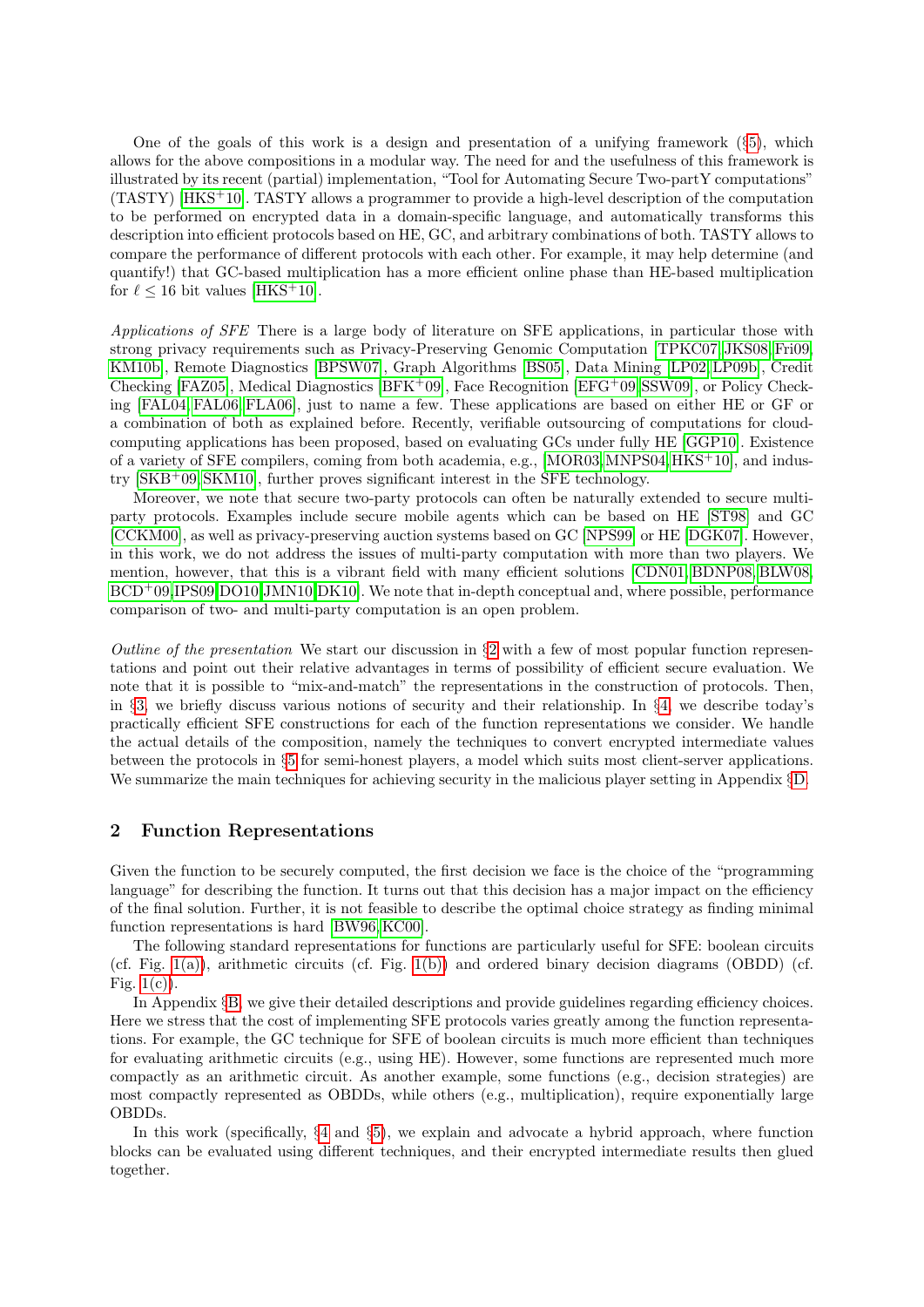<span id="page-5-2"></span>

<span id="page-5-4"></span><span id="page-5-3"></span>Fig. 1. Function Representations

## <span id="page-5-0"></span>3 SFE: Security Notions, Parameters, Notation

#### <span id="page-5-1"></span>3.1 Security Notions

In this section, we give the intuition of the security notions we use. Due to the lack of space, we do not include the standard definitions here. However, we present the intuitive discussion of definitional approaches in Appendix §[C](#page-22-2) and refer the reader to standard sources for formal definitions and further discussion, e.g., [\[Gol04,](#page-18-7) [LP09b\]](#page-19-6). The definitions model *semi-honest, covert* and *malicious* behavior.

The strongest and most general (and, perhaps, the most natural) notion is the malicious adversary. Such attacker is allowed to arbitrarily deviate from the prescribed protocol, aiming to learn private inputs of the parties and/or to influence the outcome of the computation. Not surprisingly, protection against such attacks is relatively expensive, as we discuss later in §[4.2](#page-10-2) and Appendix §[D.](#page-23-0) To be malicious-secure, a protocol must guarantee that there does not exist a course of action that results in any gain to the attacker.

A somewhat weaker covert adversary is similar to malicious, but with the restriction that he must avoid being caught cheating. That is, a protocol in which an active attacker may gain advantage may still be considered secure if attacks are discovered with certain fixed probability (e.g., 1/2). It is reasonable to assume that in many social, political and business scenarios the consequences of being caught overweight the gain from cheating; we believe covert adversaries is the right way to model the behavior of players in the interactions of interest. At the same time, protocols secure against covert adversaries are substantially more efficient than those secure against malicious players, e.g., as summarized later in §[4.2.](#page-10-2)

Finally, we consider the *semi-honest* adversary, one who does not deviate from the protocol, but aims to learn the output of the computation. At first, it may appear contrived and trivial. Consideration of semi-honest adversaries, however, is important in many typical practical settings. Firstly, even externally unobservable cheating, such as poor random number generation, manipulations under encryption, etc., can be uncovered by an audit or reported by a conscientious insider, and cause negative publicity. Therefore, especially if the gain from cheating is low, it is often reasonable to assume that a well-established organization will exactly follow the protocol (and thus can be modeled as semi-honest). Further, even if players are trusted to be fully honest, it is sometimes desired to ensure that the transcript of the interaction reveals no information. This is because in many cases, it is not clear how to reliably delete the transcript due to lack of control of the underlying computing infrastructure (network caching, virtual memory, etc.) Running an SFE protocol ensures that player's input cannot be subsequently revealed even by forensic analysis.

At the same time, designing semi-honest-secure SFE protocols is far from trivial, and is in fact an important basic step in designing protocols secure against covert and malicious adversaries (cf. §[4.2\)](#page-10-2).

Hybrid Security. It is often the case that players are not equal in their capabilities, trustworthiness, and motivation. This is true especially often in the client-server scenarios. For example, it may be reasonable to assume that the bank will not deviate from the protocol (act semi-honestly), but similar assumption cannot be made on bank clients, who may be much more willing to take the risks of committing fraud.

This can be naturally reflected in protocol design and the guarantees given by the protocol. This is because security definitions already separately state security against player  $A$  and player  $B$ . When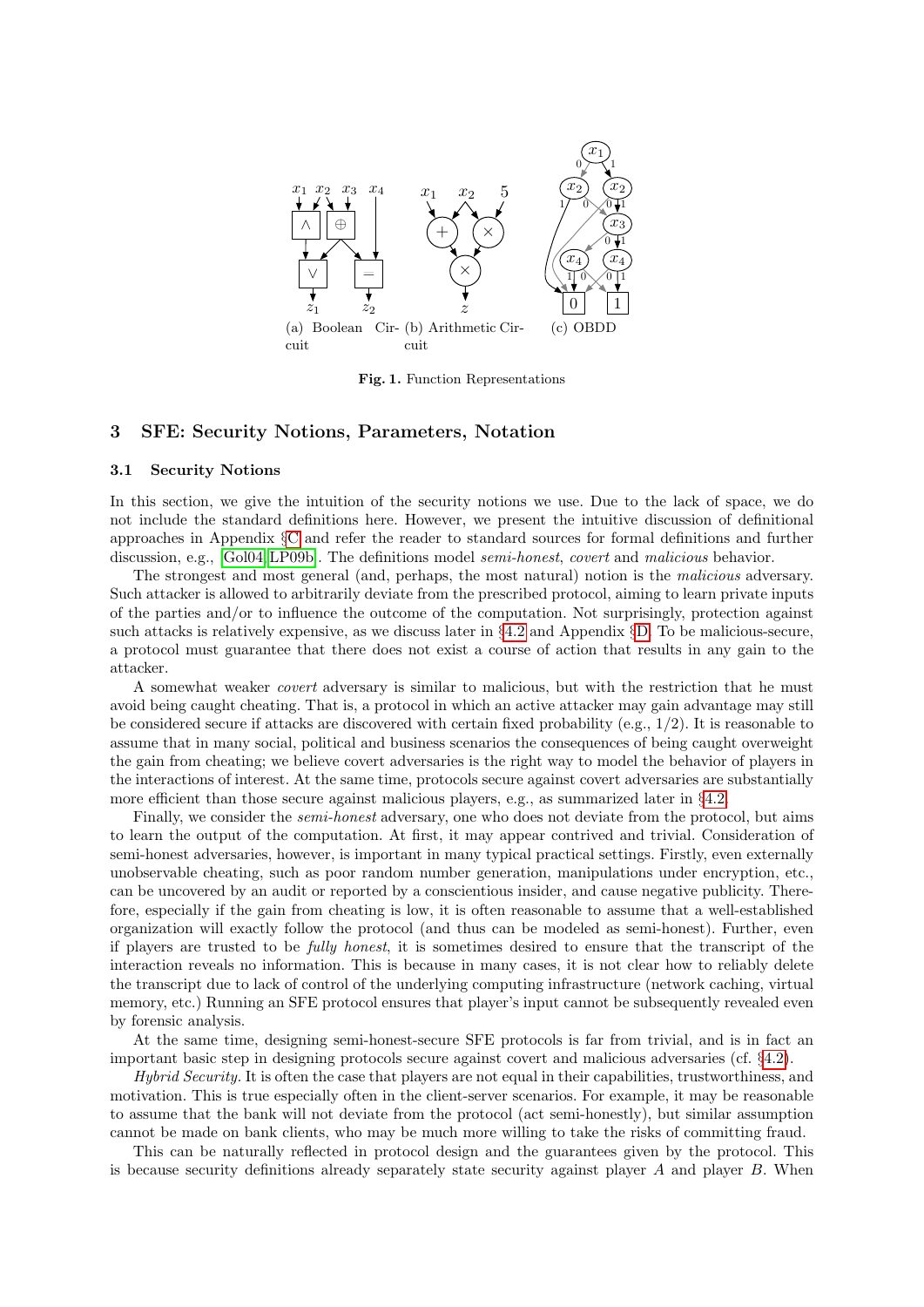proposing a protocol, the security claim may be in the form "Protocol  $\Pi$  is secure against malicious  $\Lambda$  and semi-honest B." The proof of security then involves two different definitions, and simulator constructions would also be correspondingly different. The benefit of this hybrid approach is the possibility to design significantly more efficient protocols. For example, the garbled circuit protocol (in which players take the roles of constructor or evaluator of garbled circuits) is almost free to secure against malicious evaluator, and much more expensive to secure against malicious constructor (details later in §[4.2\)](#page-10-2). Thus, GC-based protocols are good candidates for settings with corresponding trust relationships.

#### <span id="page-6-0"></span>3.2 Computation under encryption

Before presenting the protocols in the next section, we find it instructive to present the following simple insight: each of the SFE techniques we consider can be viewed as evaluation under encryption with hints.

Evaluation under encryption is very complicated in its generality. In fact, only recently the first promising candidate was proposed – an encryption scheme that allows to perform an arbitrary number of both multiplications and additions on the plaintext [\[Gen09\]](#page-17-1). We stress that this (and similar) schemes are currently prohibitively expensive, and are not likely to be considered for practice in the foreseeable future (see §[4.1](#page-6-3) for more discussion). In comparison, we propose extremely efficient solutions to a much simpler problem, where the computed function is fixed. Now, for example, the first player can send his encrypted input and additional function-specific "hints" to assist the second player with evaluation under encryption. This assistance can also be interactive. We further simplify our work by considering only elementary operations, e.g., boolean gates, and show how to compose their evaluation in a secure way.

#### <span id="page-6-1"></span>3.3 Parameters and Notation

We denote the *symmetric security parameter* by t and the *asymmetric security parameter*, e.g., bitlength of RSA moduli, by T. From 2011 on, NIST recommends at least  $t = 112$  and  $T = 2048$ . For detailed recommendations on the choice of security parameters we refer to [\[GQ09\]](#page-18-8). The statistical security parameter is denoted by  $\sigma$  and can be set to  $\sigma = 112$ . The *bitlength* of variable x is written |x|.

In the following, we refer to the two SFE participants as client  $C$  and server  $S$ . Our naming choice is mainly influenced by the asymmetry in the SFE protocols, which fits into the client-server model. We stress that, while in most of the real-life two-party SFE scenarios the corresponding client-server relationship in fact exists in the evaluated function, we do not limit ourself to this setting.

## <span id="page-6-2"></span>4 SFE of Circuits and OBDDs in the Semi-honest Model

To reduce complexity, functions can be decomposed into several sub-functions (blocks). Each of these blocks can be represented in its own way, e.g., a multiplication block can be represented as an arithmetic circuit, a comparison block as a boolean circuit and a specific decision tree as an OBDD.

In this section, we present the SFE protocols for the three representations of interest with semi-honest adversaries. We explain how to prevent/detect deviations from the protocol in Appendix §[D.](#page-23-0)

It is our goal to be able to arbitrarily compose the three protocols. This, in particular, means that the encrypted output of one protocol will be fed as input into another. To preserve a common interface and simplify the presentation, we will extract and describe separately the core – computation under encryption – of each protocol (done in this section). (For completeness, we also discuss here the simple issue of how to appropriately encrypt the inputs and decrypt the outputs.) We will discuss the issues of composition of the protocols, such as conversions of encryptions, in §[5.](#page-14-3) Overall, the protocol structure will look as follows: (i) encrypt the plaintext inputs, (ii) perform the computation under encryption (which may include a composition of encrypted computations), and, (iii) decrypt the output values.

#### <span id="page-6-3"></span>4.1 Homomorphic Encryption: SFE of Arithmetic Circuits

In this section, we describe semantically secure homomorphic encryption schemes and how they can be used for secure evaluation of arithmetic circuits. Let (Gen, Enc, Dec) be an encryption scheme with plaintext space P and ciphertext space C. We write  $\llbracket m \rrbracket$  for  $\textsf{Enc}(m, r)$ .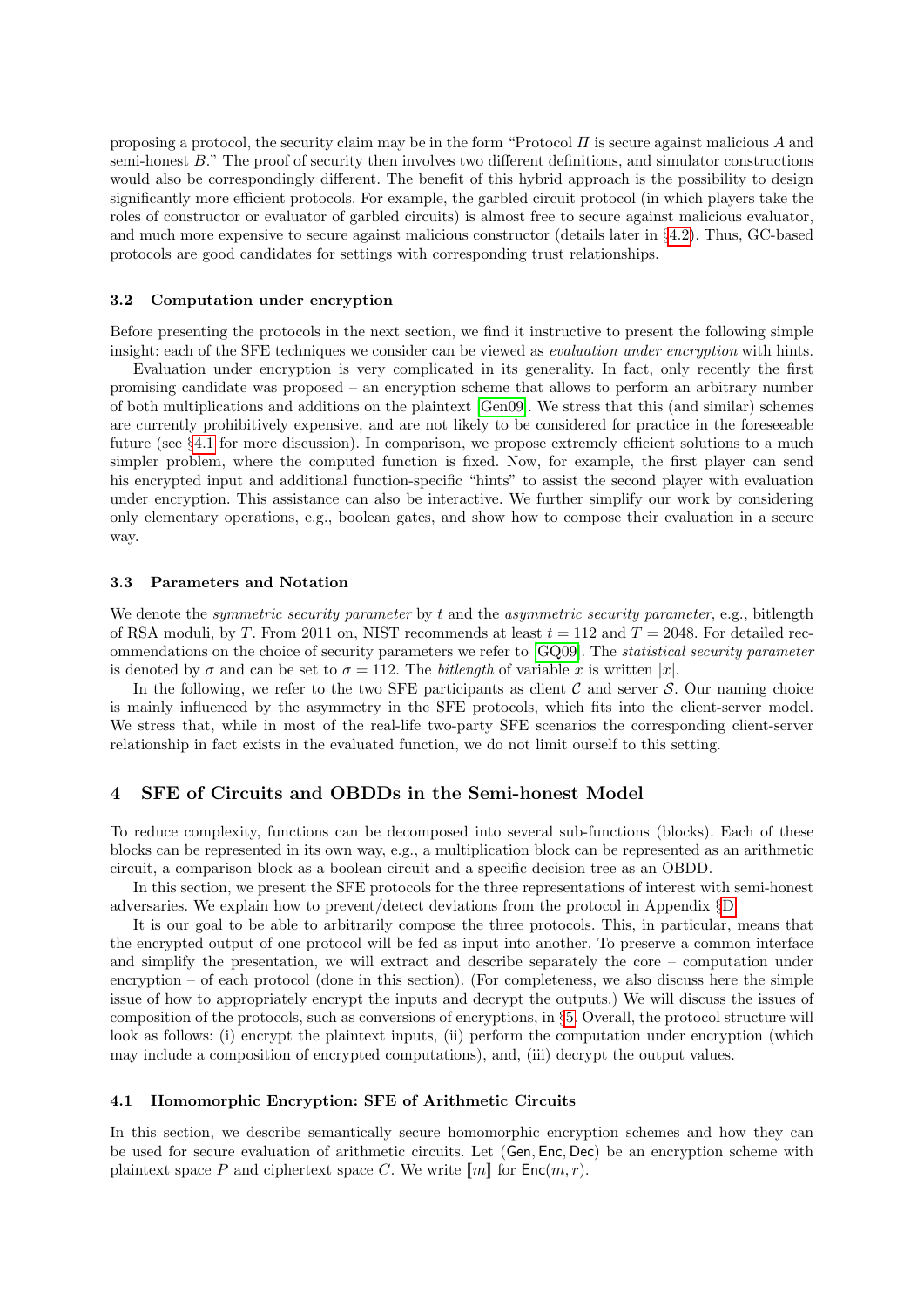<span id="page-7-0"></span>Additively Homomorphic Cryptosystems An *additively homomorphic* encryption scheme allows addition under encryption as follows. It defines an operation + on plaintexts and a corresponding operation  $\boxplus$  on ciphertexts, satisfying  $\forall x, y \in P : \llbracket x \rrbracket \boxplus \llbracket y \rrbracket = \llbracket x + y \rrbracket$ . This naturally allows for multiplication with a plaintext constant a using repeated doubling and adding:  $\forall a \in \mathbb{N}, x \in P : a\llbracket x \rrbracket = \llbracket ax \rrbracket$ .

Popular instantiations for additively homomorphic encryption schemes are summarized in Table [1:](#page-7-3) The Paillier cryptosystem [\[Pai99\]](#page-19-0) provides a  $T$ -bit plaintext space, where  $T$  is the size of the RSA modulus  $N$ , and is sufficient for most applications. The Damgård-Jurik cryptosystem [\[DJ01\]](#page-17-0) is a generalization of the Paillier cryptosystem which provides a large plaintext space of size  $sT$ -bit for arbitrary  $s > 1$ . The cryptosystems of Damgård-Geisler-Krøigaard (DGK) [\[DGK07,](#page-17-2) [DGK08b,](#page-17-3) [DGK08a\]](#page-17-4) and lifted EC-ElGamal [\[Gam85\]](#page-17-17) (implemented over an elliptic curve group G with prime order  $p$ ) have smaller ciphertexts, but are restricted to a small plaintext space  $\mathbb{Z}_u$  (respectively a small subset of the plaintext space  $\mathbb{Z}_p$ ) as decryption requires to solve a discrete log.

<span id="page-7-3"></span>**Table 1.** Additively Homomorphic Encryption Schemes (N: RSA modulus,  $s \geq 1$ , u: small prime, p: large prime)

| <b>Scheme</b>                                             |                |                                    | Enc(m, r)                                                                             |
|-----------------------------------------------------------|----------------|------------------------------------|---------------------------------------------------------------------------------------|
| Paillier [Pai99]                                          |                | $\mathbb{Z}_N$ $\mathbb{Z}_{N2}^*$ | $q^m r^N \mod N^2$                                                                    |
| Damgård-Jurik [DJ01]                                      |                |                                    | $\ \mathbb{Z}_{N^s}\big  \mathbb{Z}^*_{N^{s+1}}\big  g^mr^{N^s}\ \text{mod}\ N^{s+1}$ |
| $\ \text{DGK}$ [DGK07, DGK08b, DGK08a] $\ \mathbb{Z}_u\ $ |                | $\mathbb{Z}_N^*$                   | $q^m h^r \mod N$                                                                      |
| Lifted EC-ElGamal [Gam85]                                 | $\mathbb{Z}_n$ | $\mathcal{C}^2$                    | $(q^r, q^m h^r)$                                                                      |

<span id="page-7-1"></span>Fully Homomorphic Cryptosystems For completeness, we mention that some cryptosystems allow both addition and multiplication under encryption. For this, a separate operation  $\times$  for multiplication of plaintexts and a corresponding operation  $\boxtimes$  on ciphertexts is defined satisfying  $\forall x, y \in P : \llbracket x \rrbracket \boxtimes \llbracket y \rrbracket = \llbracket x, y \rrbracket$  $\llbracket x \times y \rrbracket$ . Cryptosystems with such a property are called *fully* homomorphic.

Until recently, it was widely believed that such cryptosystems do not exist. Several works provided partial solutions: [\[BGN05,](#page-16-10) [GHV10\]](#page-17-18) allow for an arbitrary number of additions and one multiplication, and ciphertexts of [\[SYY99,](#page-19-12) [AS08\]](#page-16-11) grow exponentially in the number of multiplications. While one-multiplication schemes are relatively efficient, their use is limited due to their inherent restriction. Recent schemes [\[Gen09,](#page-17-1) [vDGHV10,](#page-20-4) [SV10\]](#page-19-1) are fully homomorphic. However, the size of ciphertexts and computational cost of elementary steps in fully homomorphic schemes are dramatically larger than those of additively homomorphic schemes.

Recently, the first working implementation of fully homomorphic encryption was presented [\[GH10\]](#page-17-19). Its performance for reasonable security parameters is in the order of Gigabytes of communication and minutes of computation on high-end IBM System x3500 servers. Other recent implementation results of [\[SV10\]](#page-19-1) show that even for very small parameters where the multiplicative depth of the evaluated circuit is  $d = 2.5$ , i.e., at most two multiplications, encrypting a single bit takes 3.7 s on 2.4GHz Intel Core2 (6600) CPU.

Although significant effort is underway in the theoretical community to improve its performance, it seems unlikely that fully homomorphic encryption would reach the efficiency of current public-key encryption schemes. Intuitively, this is because a fully homomorphic cryptosystem must provide the same strong security guarantees, while, at the same time, possessing extra algebraic structure to allow for homomorphic operations. The extra structure weakens security, and countermeasures (costing performance) are necessary. In this work, we do not rely on, but could use, (expensive) fully homomorphic schemes.

<span id="page-7-2"></span>Computing on Encrypted Data Homomorphic encryption naturally allows to evaluate arithmetic circuits via computation on encrypted data, as follows. The client  $\mathcal C$  generates a key pair for a homomorphic cryptosystem and sends his inputs encrypted under the public key to the server  $S$  together with the public key. With a fully homomorphic scheme,  $\mathcal S$  can simply evaluate the arithmetic circuit by computing on the encrypted data and send back the (encrypted) result to  $\mathcal{C}$ , who then decrypts it to obtain the output. If the homomorphic encryption scheme only supports addition, one round of interaction between  $\mathcal C$  and  $S$  is needed to evaluate each multiplication gate (or a layer of multiplication gates) as described later in §[4.1.](#page-8-4) Today, the interactive approach results in much faster SFE protocols than using fully homomorphic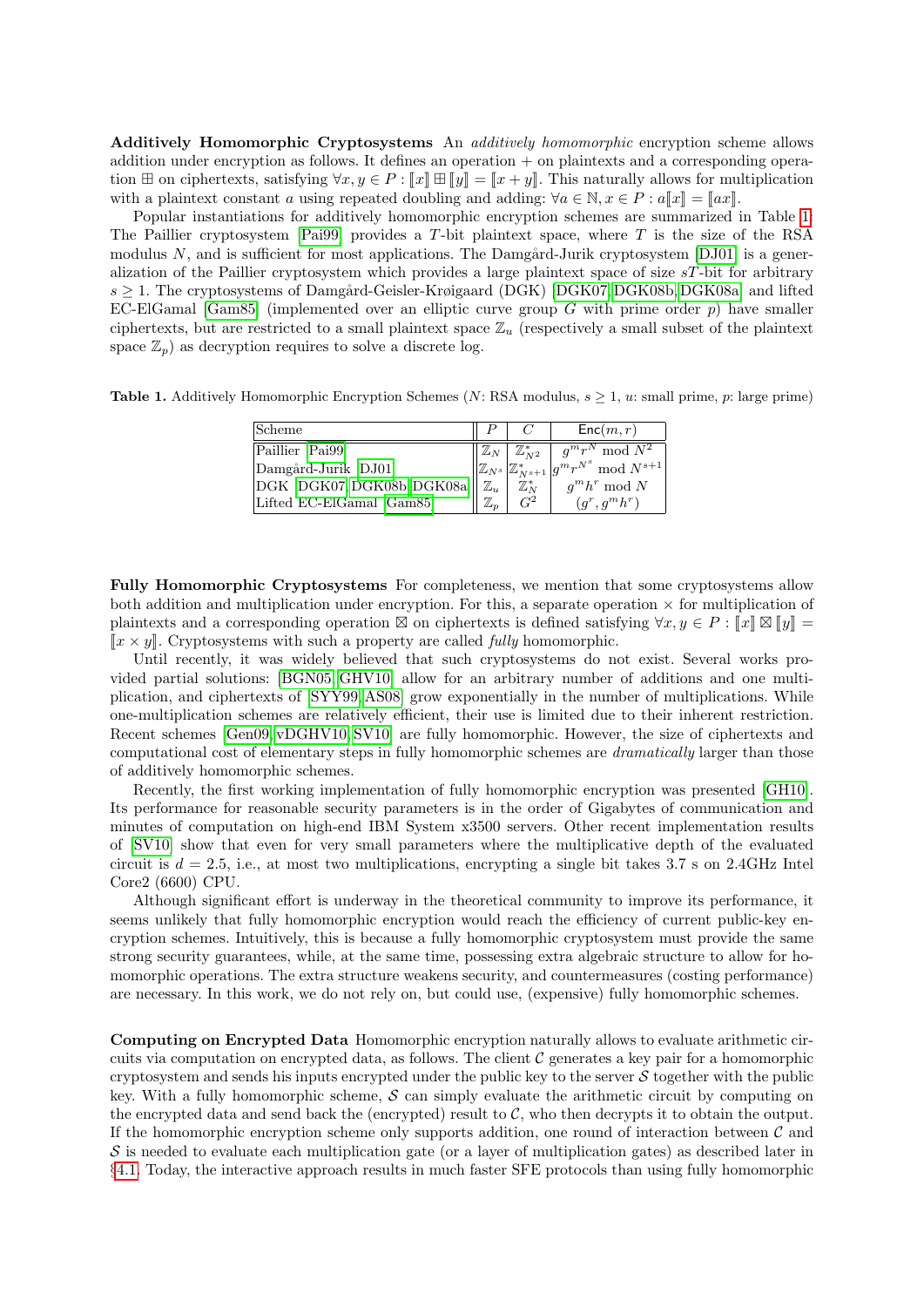schemes. (The latter, however, allows non-interactive evaluation of private functions by  $S$ ; this can be done efficiently without fully HE, but with interaction, using universal circuits as shown in §[4.3.](#page-12-4))

<span id="page-8-0"></span>Packing Often the plaintext space P of the homomorphic encryption scheme is substantially larger than the encrypted values. This allows for optimization of many HE-based protocols by packing together multiple ciphertexts into one before or after additive blinding and sending the single ciphertext from  $S$ to  $\mathcal C$  instead. This substantially decreases the message size and the number of decryptions performed by C. The computational overhead for S is small as packing the ciphertexts  $\llbracket x_1 \rrbracket, ..., \llbracket x_n \rrbracket$  into one ciphertext  $\llbracket X \rrbracket = \llbracket x_n \rrbracket \ldots \llbracket x_1 \rrbracket$  costs less than one full-range modular exponentiation by using Horner's scheme:  $\[\mathbb{I}[X]\!] = \[\mathbb{I}[x_n]\]$ ; for  $i = n - 1..1$  :  $\[\mathbb{I}[X]\!] = 2^{|x_{i+1}|} \[\mathbb{I}[X]\!] \boxplus \[\mathbb{I}[x_i]\]$ .

<span id="page-8-1"></span>Homomorphic Values and Conversions We mention a few relatively simple issues and optimizations with encrypting the input, and decrypting the output of the homomorphic computation. Describing these procedures completes (at a high level) the description of SFE of arithmetic circuits.

The interface for SFE protocols based on homomorphic encryption are homomorphic values, i.e., homo-morphic encryptions held by S encrypted under the public key of C (see Fig. [3](#page-14-5) in §[5\)](#page-14-3). These homomorphic values can be converted from or to plaintext values as described next.

<span id="page-8-2"></span>Plain Value to Homomorphic Value for Inputs To convert a plain  $\ell$ -bit value x, i.e.,  $|x| = \ell$ , into a homomorphic value  $\llbracket x \rrbracket$ , x is simply encrypted under C's public key. If x belongs to C,  $\llbracket x \rrbracket$  is sent to S. If C is malicious he has to prove in zero-knowledge that the encryption was performed correctly and  $\llbracket x \rrbracket$ indeed encrypts an  $\ell$ -bit value (details later in §[D.1\)](#page-23-1).

<span id="page-8-3"></span>Homomorphic Value to Plain Value for Outputs To convert a homomorphic value into a plain value for  $C$ , S sends the homomorphic value to C who decrypts and obtains the plain value. If only S should learn the plain value corresponding to a homomorphic  $\ell$ -bit value  $\llbracket x \rrbracket$ , S additively blinds the homomorphic value by choosing a random mask  $r \in_R \{0,1\}^{\ell+\sigma}$ , where  $\sigma$  is the statistical security parameter, and computing  $\|\bar{x}\| = \|x\| \boxplus \|r\|$ . S sends this blinded value to C who decrypts and sends back  $\bar{x}$  to S. Finally, S computes  $x = \bar{x} - r$ . If C is malicious he has to prove in zero-knowledge that he correctly decrypted  $\bar{x}$ . Packing can be used to improve efficiency of parallel output conversions.

<span id="page-8-4"></span>Multiplication of Homomorphic Values with Additively-Homomorphic Encryption To multiply two homomorphic  $\ell$ -bit values  $\llbracket x \rrbracket$  and  $\llbracket y \rrbracket$  held by S the following standard protocol requires one single round of interaction with C: S randomly chooses  $r_x, r_y \in_R \{0,1\}^{\ell+\sigma}$ , where  $\sigma$  is the statistical security parameter, computes the blinded values  $\llbracket \bar{x} \rrbracket = \llbracket x + r_x \rrbracket$ ,  $\llbracket \bar{y} \rrbracket = \llbracket y + r_y \rrbracket$  and sends these to C. C decrypts, multiplies and sends back  $[z] = [\bar{x}\bar{y}]\cdot \mathcal{S}$  obtains  $[x\bar{y}]$  by computing  $[x\bar{y}]=[\bar{z}]\boxplus (-r_x)[y]\boxplus (-r_y)[x]\boxplus [-r_xr_y].$ Efficiency of parallel multiplications can be improved by packing multiple blinded ciphertexts together instead of sending them to  $\mathcal C$  separately. Interactive multiplication with malicious players is given in Appendix §[D.2.](#page-24-0)

#### <span id="page-8-5"></span>4.2 Garbled Functions: SFE of Boolean Circuits and OBDDs

Efficient techniques for evaluating boolean circuits and OBDDs are quite similar; in fact the underlying idea is the same. In this section we will present the main idea and a complete high-level treatment of the two protocols. We then present the corresponding details for SFE of boolean circuits in §[4.3](#page-11-0) and OBDDs in §[4.4.](#page-13-0)

The idea for SFE, going back to Yao [\[Yao86\]](#page-20-5), is to evaluate the function, step by basic step, under encryption. Yao's approach, which considered boolean circuits, is to encrypt (or garble) each wire with a symmetric encryption scheme. In contrast to homomorphic encryption (cf.  $\S 4.1$ ), the encryptions/garblings here cannot be operated on without additional help. We will explain in detail how to operate under encryption on the basic function steps in §[4.3,](#page-11-0) §[4.4.](#page-13-0)

We now proceed to describe at the high level Yao's technique, and present the state of the art in the crypto primitives the method relies on. Following Yao's terminology, we talk about garbled functions, as the generalization of garbled (boolean) circuits and garbled OBDDs.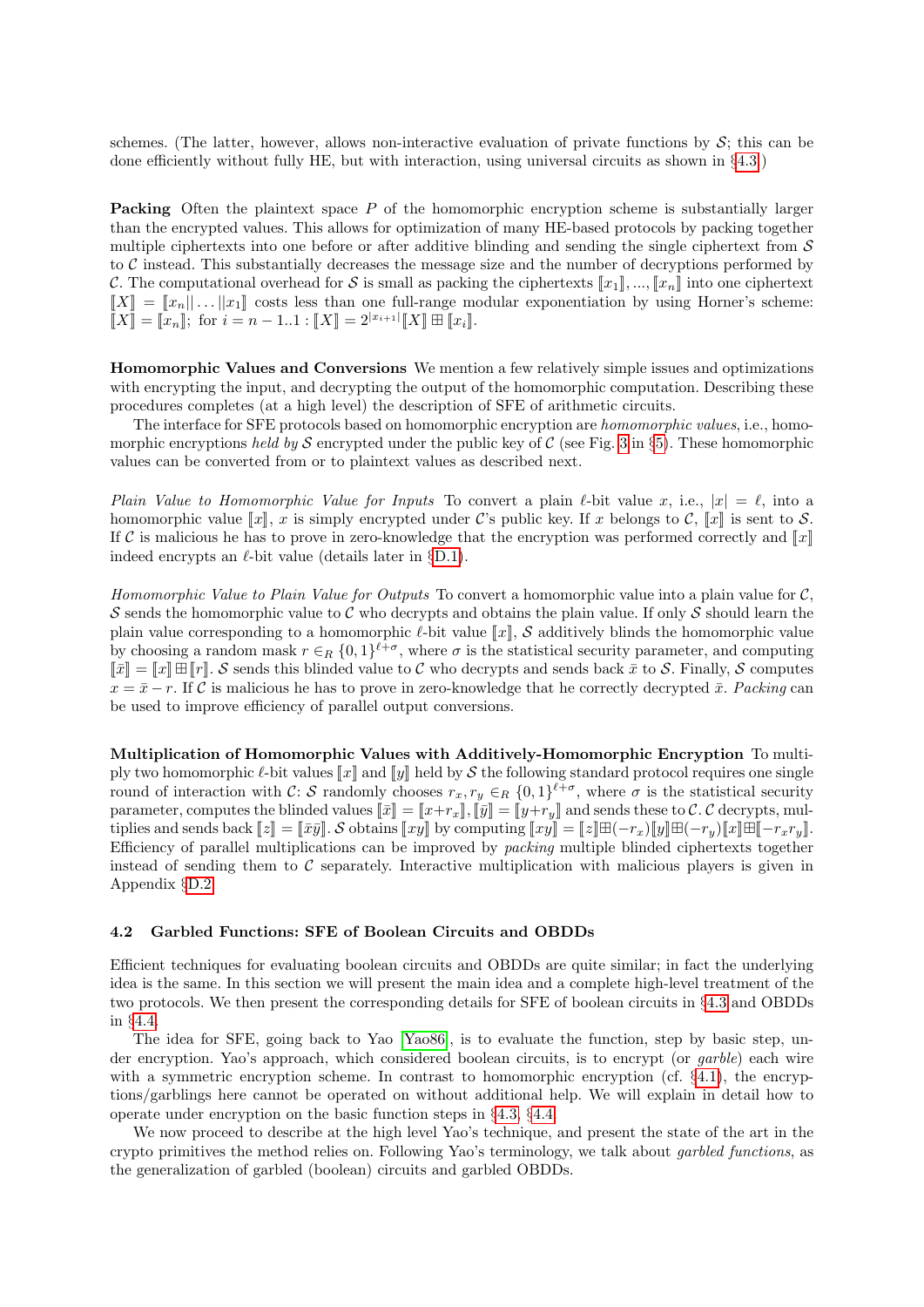To securely evaluate a function f, the *constructor* (server S) creates a garbled function f from f (a detailed description on how this is done is given later in §[4.3](#page-11-0) for boolean circuits and §[4.4](#page-13-0) for OBDDs). In f, the garbled values of each wire  $W_i$  are two (random-looking) secrets  $\tilde{w}_i^0, \tilde{w}_i^1$  that correspond to the values 0 or 1. We note that a garbled value  $\widetilde{w}_i^j$  does not reveal its corresponding plain value j.  $\widetilde{S}$ sends f to evaluator (client C) and C additionally obtains both players' garbled input values  $\tilde{x}_1, \ldots, \tilde{x}_u$ from S in an oblivious way (this requires further interaction as described later in §[4.2\)](#page-9-0). C uses the garbled function and the garbled input values to obliviously compute the corresponding garbled output values  $(\tilde{z}_1, \ldots, \tilde{z}_v) = \tilde{f}(\tilde{x}_1, \ldots, \tilde{x}_u)$ . We emphasize that during the step-by-step encrypted evaluation, all intermediate results are garbled values and hence do not reveal any additional information. (We give details on evaluating f later in §[4.3](#page-11-0) for boolean circuits and §[4.4](#page-13-0) for OBDDs.) Finally, the garbled output values  $\tilde{z}_i$  are translated into their corresponding plaintext values  $z_i$  (cf. §[4.2\)](#page-9-0).

We stress that a garbled function  $\tilde{f}$  cannot be re-used. Each secure evaluation requires construction and transfer of a new garbled function which can be done in a pre-computation phase.

<span id="page-9-0"></span>Garbled Values and Conversions For garbled functions, conversions between plaintext values and encryptions involve a number of subtleties and tricks. Recall, we first convert both players' plain inputs into their corresponding garbled values (encrypt inputs), then evaluate the garbled function (evaluate under encryption), and finally convert the garbled outputs back into plain values (decrypt result).

The interface for SFE protocols based on garbled functions are garbled values (see Fig. [3](#page-14-5) in §[5\)](#page-14-3). A garbled boolean value  $\tilde{x}_i$  represents a bit  $x_i$ . Each garbled boolean value  $\tilde{x}_i = \langle k_i, \pi_i \rangle$  consists of a key  $k_i \in \{0,1\}^t$ , where t is the symmetric security parameter, and a permutation bit  $\pi_i \in \{0,1\}$ . The garbled value  $\tilde{x}_i$  is assigned to one of the two corresponding garbled values  $\tilde{x}_i^0 = \langle k_i^0, \pi_i^0 \rangle$  or  $\tilde{x}_i^1 = \langle k_i^1, \pi_i^1 \rangle$  with  $\pi_i^1 = 1 - \pi_i^0$ . The permutation bit  $\pi_i$  allows efficient evaluation of the garbled function using the so-called point-and-permute technique but does not reveal information about the corresponding plain value as it looks random [\[MNPS04\]](#page-19-8). Of course, a garbled  $\ell$ -bit value can be viewed as a vector of  $\ell$  garbled boolean values.

We show how to convert a plain value into its corresponding garbled value and back next.

<span id="page-9-1"></span>Garbled Value to Plain Value for Outputs To convert a garbled value  $\tilde{x}_i = \langle k_i, \pi_i \rangle$  into its corresponding plain value  $x_i$  for evaluator C, constructor S reveals the output permutation bit  $\pi_i^0$  which was used during construction of the garbled wire and C obtains  $x_i = \pi_i \oplus \pi_i^0$ .

If the garbled value  $\tilde{x}_i$  should be converted into a plain value for constructor S, evaluator C simply sends  $\tilde{x}_i$  (or  $\pi_i$ ) to S who obtains the plain value by decrypting it, e.g., compare with  $\tilde{x}_i^0$  and  $\tilde{x}_i^1$ . We note that malicious C cannot cheat in this conversion as he only knows either  $\tilde{x}_i^0$  or  $\tilde{x}_i^1$ , but is unlikely to guess the other one.

<span id="page-9-2"></span>Plain Value to Garbled Value for Inputs To translate a plain value  $x_i$  held by S into a garbled value  $\tilde{x}_i$ for C, S sends the corresponding garbled value  $\tilde{x}_i^0$  or  $\tilde{x}_i^1$  to C depending on the value of  $x_i$ .<br>The convention when we half he C integranded value  $\tilde{x}_i$  for C hath notice we with

To convert a plain value  $x_i$  held by C into a garbled value  $\tilde{x}_i$  for C, both parties execute an oblivious transfer (OT) protocol where C inputs  $x_i$ , S inputs  $\tilde{x}_i^0$  and  $\tilde{x}_i^1$ , and the output to C is  $\tilde{x}_i = \tilde{x}_i^0$  if  $x_i = 0$ or  $\tilde{x}_i^1$  otherwise. In the following we describe how OT can be implemented efficiently in practice.

<span id="page-9-3"></span>**Oblivious Transfer** Parallel 1-out-of-2 Oblivious Transfer (OT) of n t'-bit strings (where  $t' = t + 1$  is the length of garbled values for symmetric security parameter t, denoted as  $\overline{\mathrm{OT}}_{t'}^n$ , is a two-party protocol run between a chooser (client C) and a sender (server S) as shown in Fig. [2:](#page-10-3) For  $i = 1, \ldots, n$ , S inputs pairs of t'-bit strings  $s_i^0, s_i^1 \in \{0,1\}^t$  and C inputs choice bits  $b_i \in \{0,1\}$ . At the end of the protocol, C learns the chosen strings  $s_i^{b_i}$  but nothing about the other strings  $s_i^{1-b_i}$ , whereas S learns nothing about C's choices  $b_i$ . As described above, OT is used to convert plain values of C into corresponding garbled values.

<span id="page-9-4"></span>Efficient OT Protocols  $\text{OT}^n_{t'}$  can be instantiated efficiently with different protocols [\[NP01,](#page-19-13)[AIR01,](#page-16-12)[Lip03b\]](#page-19-14). For example the protocol of [\[AIR01\]](#page-16-12) implemented over a suitably chosen elliptic curve using point compression has communication complexity  $n(6(2t+1)) + (2t+1) \sim 12nt$  bits and is secure against malicious C and semi-honest S in the standard model as described in [\[KSS09\]](#page-18-0). Similarly, the protocol of [\[NP01\]](#page-19-13) has communication complexity  $n(2(2t+1)+2t') \sim 6nt$  bits and is secure against malicious C and semi-honest  $S$  in the random oracle model. Both protocols require  $\mathcal{O}(n)$  scalar point multiplications and two messages  $(C \to S \to C).$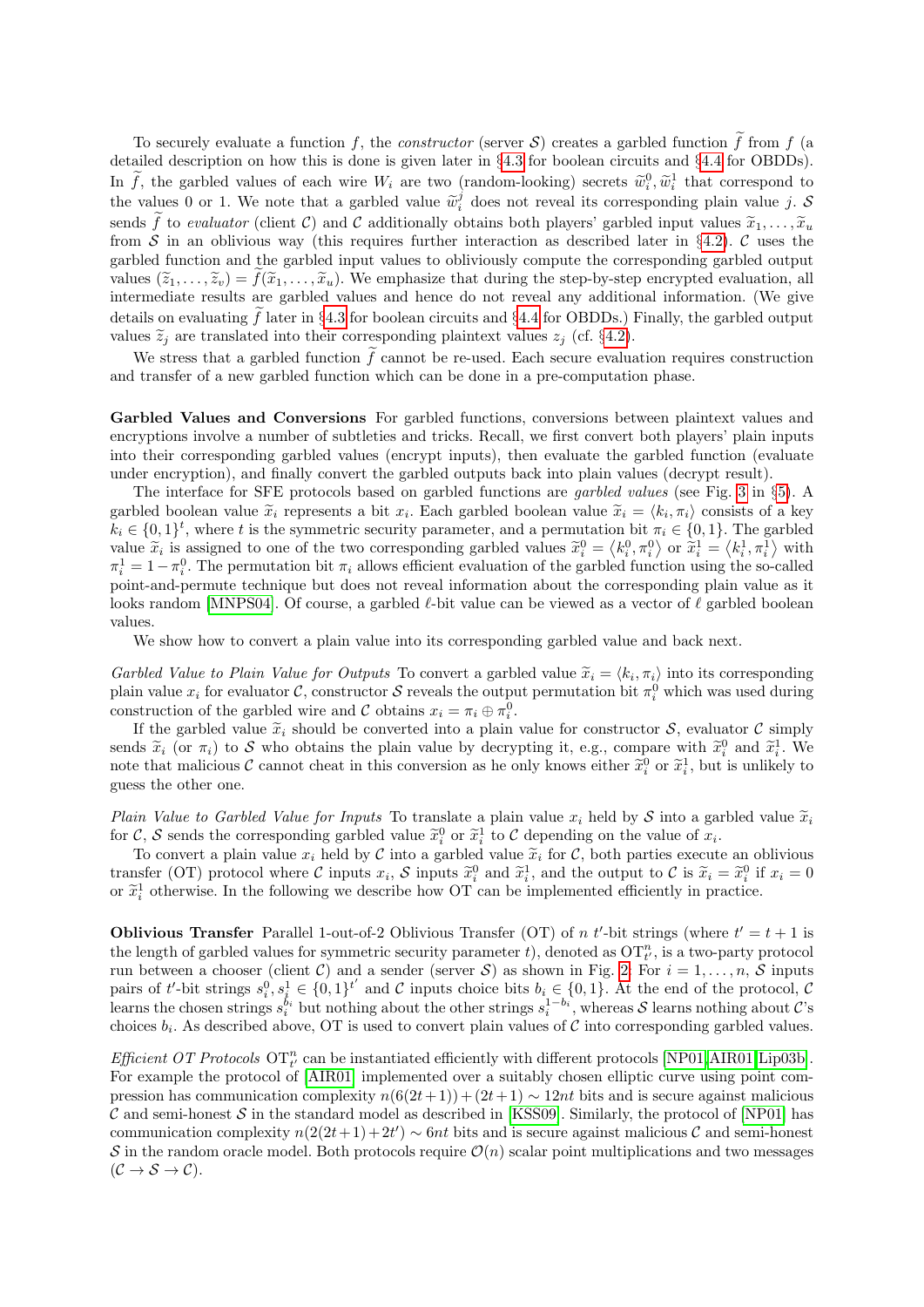

<span id="page-10-3"></span>Fig. 2. Parallel Oblivious Transfer

<span id="page-10-0"></span>Extending OT Efficiently The extensions of [\[IKNP03\]](#page-18-9) can be used to reduce the number of computationally expensive public-key operations of  $\mathrm{OT}_{t'}^n$  to be independent of  $n<sup>4</sup>$  $n<sup>4</sup>$  $n<sup>4</sup>$ . The transformation for semi-honest C reduces  $\overline{OT}^n_t$  to  $\overline{OT}^t_t$  and a small additional overhead: one additional message,  $2n(t'+t)$  bits additional communication, and  $\mathcal{O}(n)$  invocations of a correlation robust hash function such as SHA-256 (2n for S and n for C) which is substantially cheaper than  $\mathcal{O}(n)$  asymmetric operations. An OT extension for malicious  $\mathcal C$  is given in [\[IKNP03\]](#page-18-9) and improved in [\[Nie07\]](#page-19-15).

In some computation-sensitive applications, the technique of [\[IKNP03\]](#page-18-9) provides a critical performance improvement by getting rid of expensive public-key operations. We strongly recommend using it for functions with many/large inputs, possibly in conjunction with the following pre-computations.

<span id="page-10-1"></span> $Pre-Computino$  OT All computationally expensive operations for OT can be shifted into a setup phase by pre-computing OT [\[Bea95\]](#page-16-13): In the setup phase the parallel OT protocol is run on randomly chosen values. Then, in the online phase, C uses its randomly chosen values  $r_i$  to mask his private inputs  $b_i$ , and sends them to S. S replies with encryptions of his private inputs  $s_i^j$  using his random values  $m_i^j$  from the setup phase. Which input of  $S$  is masked with which random value is determined by  $C$ 's message. Finally,  $C$  can use the masks  $m_i$  he received from the OT protocol in the setup phase to decrypt the correct output values  $s_i^{b_i}$ .

More precisely, the setup phase works as follows: for  $i = 1, \ldots, n$ , C chooses random bits  $r_i \in_R \{0, 1\}$ and S chooses random masks  $m_i^0, m_i^1 \in_R \{0,1\}^{t'}$ . Both parties run a  $\overline{\text{OT}}_{t'}^n$  protocol on these randomly chosen values, where S inputs the pairs  $\langle m_i^0, m_i^1 \rangle$  and C inputs  $r_i$  and obtains the masks  $m_i = m_i^{r_i}$  as output. In the *online phase*, for each  $i = 1, \ldots, n, C$  masks its input bits  $b_i$  with  $r_i$  as  $\overline{b}_i = b_i \oplus r_i$  and sends these masked bits to S. S responds with the masked pair of t'-bit strings  $\langle \bar{s}_i^0, \bar{s}_i^1 \rangle = \langle m_i^0 \oplus s_i^0, m_i^1 \oplus s_i^1 \rangle$  if  $\overline{b}_i = 0$  or  $\left\langle \overline{s}_i^0, \overline{s}_i^1 \right\rangle = \left\langle m_i^0 \oplus s_i^1, m_i^1 \oplus s_i^0 \right\rangle$  otherwise. C obtains  $\left\langle \overline{s}_i^0, \overline{s}_i^1 \right\rangle$  and decrypts  $s_i^{b_i} = \overline{s}_i^{r_i} \oplus m_i$ . Overall, the online phase consists of two messages of size n bits and  $2nt'$  bits and negligible computation (XOR of bitstrings).

<span id="page-10-2"></span>Covert and Malicious Adversaries SFE protocols based on garbled functions can be easily protected against covert or malicious client  $\mathcal{C}$ , by using an OT protocol with corresponding security.

Standard SFE protocols with garbled functions which additionally protect against covert [\[AL07,](#page-16-14) [GMS08\]](#page-17-20) or malicious [\[LP07\]](#page-19-16) server  $S$  rely on the following cut-and-choose technique:  $S$  creates multiple garbled functions  $f_i$ , deterministically derived from random seeds  $s_i$ , and commits to each, e.g., by sending  $\tilde{f}_i$  or  $Hash(\tilde{f}_i)$  to C. In the covert case, C asks S to open all but one garbled function I by revealing the corresponding  $s_{i\neq I}$ . For all opened functions, C computes  $f_i$  and checks that they match the commitments. The malicious case is similar, but  $\mathcal C$  asks  $\mathcal S$  to open half of the functions, evaluates the remaining ones and chooses the majority of their results. Additionally, it must be guaranteed that  $\mathcal{S}'$ 's input into OT is consistent with the GCs as pointed out in [\[KS06\]](#page-18-10), e.g., using committed, committing, or cut-andchoose OT [\[LP10\]](#page-19-17). The practical performance of cut-and-choose-based GC protocols was investigated experimentally in [\[LPS08,](#page-19-18)[PSSW09\]](#page-19-19).[5](#page-10-5)

For completeness, note that cut-and-choose may be avoided with SFE schemes, e.g., [\[JS07\]](#page-18-11), which use zero-knowledge proofs of correctness of circuit construction, and operate on committed inputs [\[GMY04\]](#page-17-21). However, their elementary steps involve public-key operations. As estimated by [\[PSSW09\]](#page-19-19), malicioussecure protocols [\[JS07,](#page-18-11) [NO09\]](#page-19-20) often require substantially more computation than garbled functions/cutand-choose-based protocols.

<span id="page-10-4"></span><sup>&</sup>lt;sup>4</sup> This is the reason for our choice of notation  $\mathrm{OT}^n_{t'}$  instead of  $n \times \mathrm{OT}^{t'}$ .

<span id="page-10-5"></span><sup>&</sup>lt;sup>5</sup> Secure evaluation of the AES functionality (boolean circuit with 33,880 gates) between two Intel Core 2 Duos running at 3.0 GHz, with 4 GB of RAM connected by gigabit ethernet takes approximately 0.5 MB data transfer and 7 s for semi-honest, 8.7 MB / 1 min for covert, and 400 MB / 19 min for malicious adversaries [\[PSSW09\]](#page-19-19).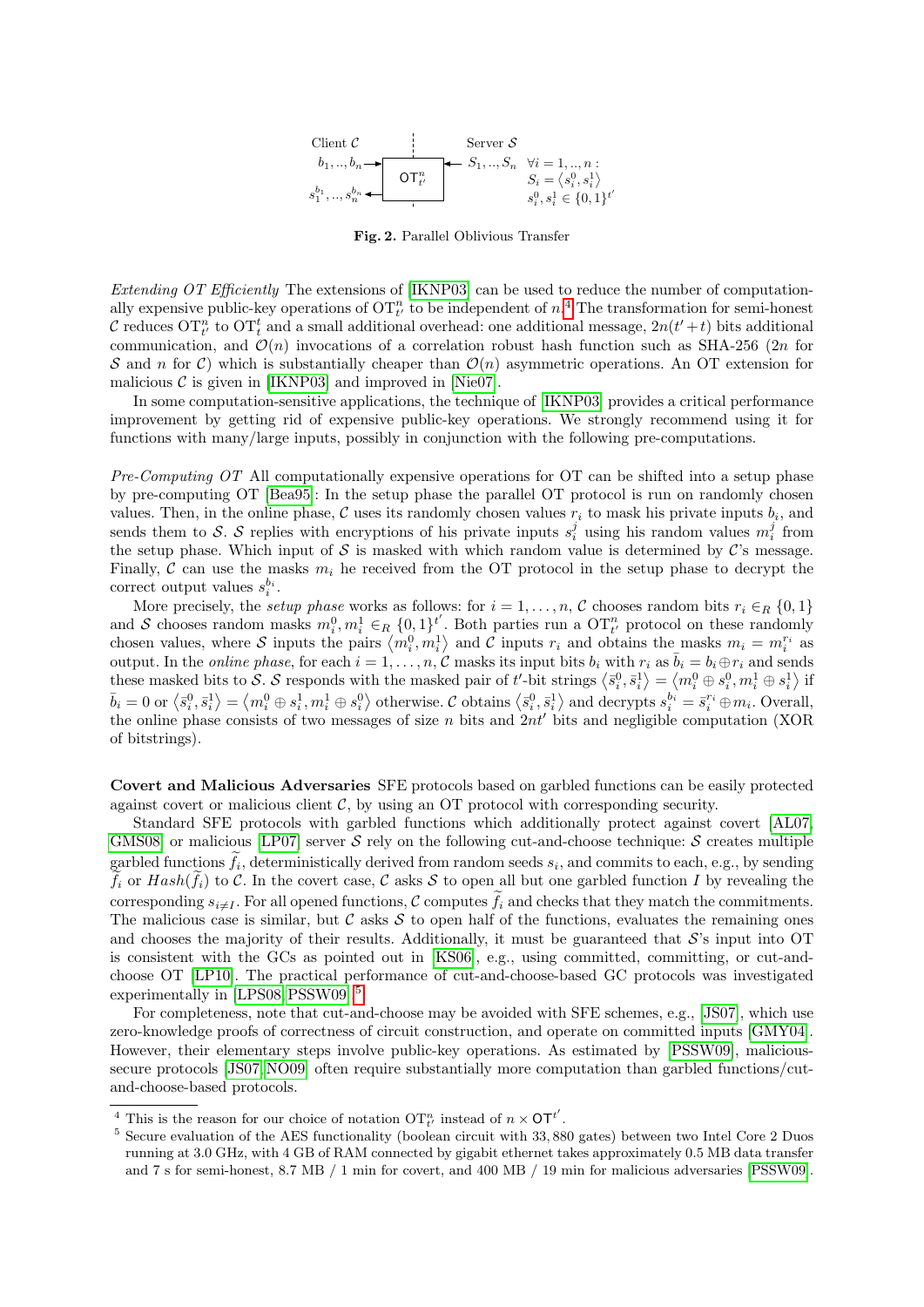We further note that there are yet other approaches to malicious security, e.g., [\[IPS08\]](#page-18-12) that compiles a secure multi-party computation protocol into a two-party SFE protocol. Their precise performance comparison is a desired but complicated undertaking, since, firstly, there are several performance measures, and, further, some schemes may work well only for certain classes of functions.

## <span id="page-11-0"></span>4.3 Garbled Circuits: SFE of Boolean Circuits

We now turn to presenting the boolean-circuit-specific details for SFE of garbled functions as introduced in [\[Yao86\]](#page-20-5) and excellently presented in [\[LP09a\]](#page-19-21). Recall, in §[4.2](#page-8-5) we left out the method of step-by-step creation of the garbled function  $\tilde{f}$  and its evaluation given the garblings of the input wires. In the following we describe how the garbled circuit is constructed and evaluated.

To construct the garbled circuit  $\tilde{C}$  for a given boolean circuit C, constructor S assigns to each wire  $W_i$  of the circuit two random-looking garbled values  $\tilde{w}_i^0$ ,  $\tilde{w}_i^1$  – encryptions of 0 and 1 on that wire. We now show how to perform a basic step – to evaluate a gate  $G_i$  under encryption. That is, given two garblings (one for each of the two inputs of the gate), we need to obtain the garbling of the output wire consistently with the gate function. Here the constructor  $\mathcal S$  gives help to the evaluator  $\mathcal C$  in the form of a garbled table  $T_i$  with the following property: given a set of garbled values of  $G_i$ 's inputs,  $T_i$  allows to recover the garbled value of the corresponding  $G_i$ 's output, but nothing else. This is easily done as follows. There are only four possible input combinations (and their garblings). The garbled table will consist of four entries, each of which is an encryption under a pair of input wire garblings of the corresponding output garbling. Clearly, this allows the evaluator to compute  $G_i$  under encryption, and it can be shown that  $T_i$  does not leak any information [\[LP09a\]](#page-19-21).

This method is composable s.t. the entire boolean circuit can be evaluated gate-by-gate. This technique also applies to gates with more than two inputs, but the size of garbled tables grows exponentially in the number of gate inputs.

The above is a simple description of Yao's technique. Today, a number of optimizations exist, which we survey next (but do not discuss in detail).

<span id="page-11-2"></span>

|                               | $\vert$ Size of garbled tables Free XOR |            |
|-------------------------------|-----------------------------------------|------------|
| <b>GC</b> Technique           | [bits]                                  | [KS08a]    |
| Point-and-Permute [MNPS04]    | $2^d t + 2^d$                           | yes        |
| Garbled Row Reduction [NPS99] | $(2^d-1)t+(2^d-1)$                      | <b>ves</b> |
| Secret-Sharing [PSSW09]       | $(2^d - 2)t + 2^d$                      | no         |

Table 2. Size of efficient GC techniques per garbled d-input gate (t: symmetric security parameter)

<span id="page-11-1"></span>Efficient Garbled Circuits A summary of several techniques for garbled circuits is shown in Table [2.](#page-11-2) In the following we concentrate on the currently most efficient technique for garbled circuits, Garbled Row Reduced Free XOR (GRRFX) of [\[PSSW09\]](#page-19-19), which combines free XOR gates of [\[KS08a\]](#page-18-13) with garbled row reduction of [\[NPS99\]](#page-19-2). This technique requires less communication than the secret-sharing based technique of [\[PSSW09\]](#page-19-19) as soon as more than 33% of the circuit's gates are XOR gates. This is achieved in almost all cases when applying the optimization techniques of [\[PSSW09\]](#page-19-19) (see below). However, it can be proven secure only under a slightly stronger assumption than the standard model.

The GRRFX technique of [\[PSSW09\]](#page-19-19) allows "free" evaluation of XOR gates from [\[KS08a\]](#page-18-13), i.e., a garbled XOR gate has no garbled table (no communication) and its evaluation consists of XOR-ing its garbled input values to obtain the garbled output value (negligible computation).

The other gates, referred to as non-XOR gates, are evaluated with the garbled row reduction technique of [\[NPS99\]](#page-19-2), i.e., each d-input non-XOR gate requires a garbled table of size  $(2^d - 1)t + (2^d - 1)$  bit, where  $t$  is the symmetric security parameter. Creating this garbled table in the pre-computation phase requires  $2<sup>d</sup>$  invocations of a suitably chosen cryptographic hash function such as SHA-256 in the random oracle model. Later, for evaluation of a garbled d-input non-XOR gate, the evaluator needs 1 invocation of the hash function. If the cryptographic hash function is modeled to be correlation robust (CoR), a notion which is weaker than random oracles and was introduced in [\[IKNP03\]](#page-18-9), the number of hash invocations is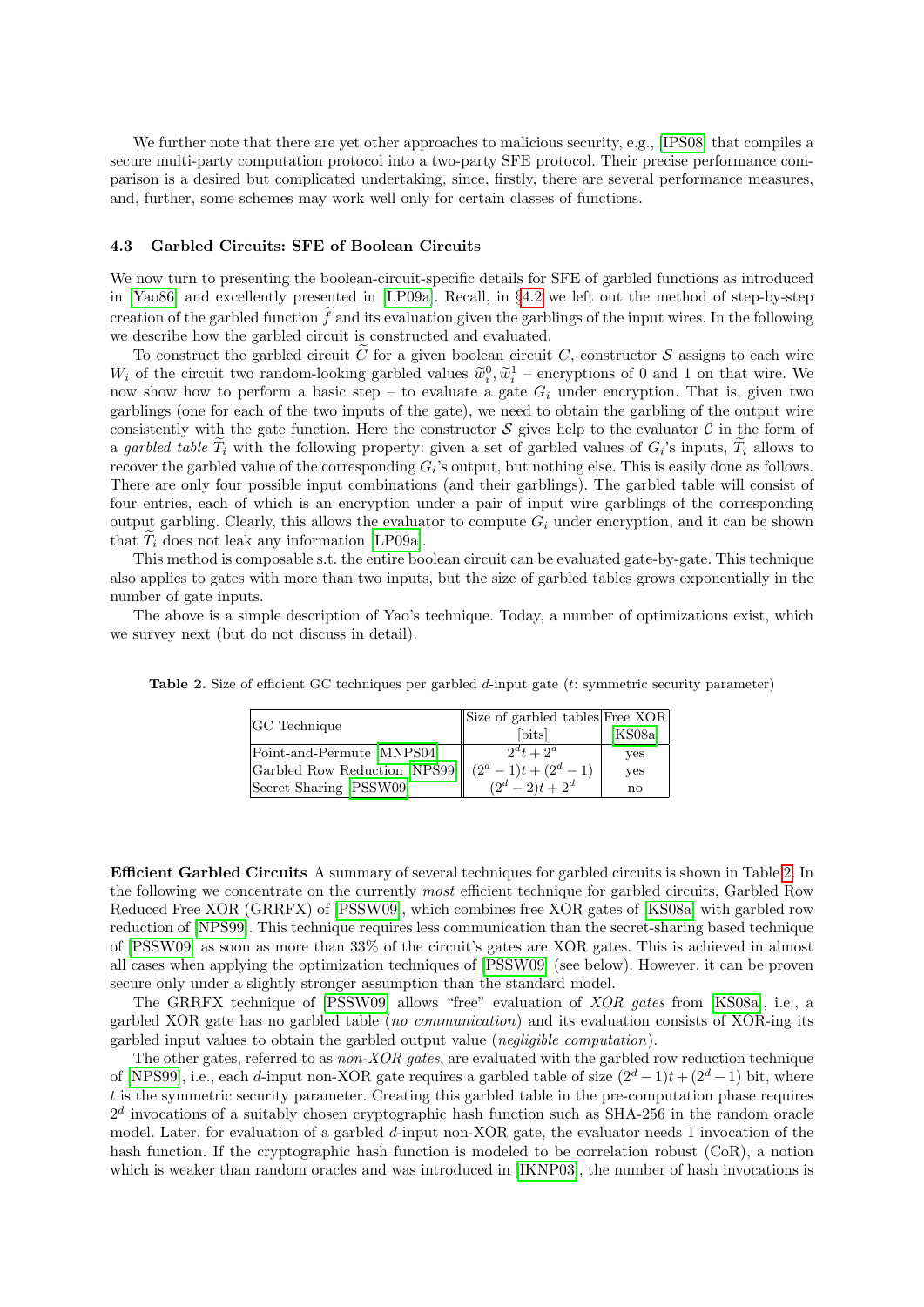twice as high. Indeed, all known efficient GC constructions listed in Table [2](#page-11-2) require exactly this number of hash invocations.

<span id="page-12-0"></span>Circuit Optimizations As the costs of GC constructions for creating and transferring garbled tables grow exponentially in  $d$ , it is beneficial to optimize the circuit such that gates have small degree  $d$  while exploiting free XOR gates as much as possible. [\[LPS08\]](#page-19-18) propose to encode circuit components with d inputs consisting of multiple 2-input gates by a single d-input gate. Afterwards, when XOR gates are "free", these d-input gates are decomposed into 2-input gates while minimizing the number of non-XOR gates [\[PSSW09\]](#page-19-19).

<span id="page-12-1"></span>Hardware-based SFE We note that the transfer of garbled tables can be avoided entirely when server  $S$ can send to client  $\mathcal C$  a tamper-proof hardware token that generates the garbled circuit on behalf of S. The token needs to compute only symmetric key primitives, processes the gates one-by-one using a constant amount of memory and does not need to be trusted by  $\mathcal{C}$  [\[JKSS10b\]](#page-18-14). Another direction for improving SFE protocols is to use a cryptographic coprocessor for costly operations [\[IS10\]](#page-18-15). Using trusted hardware also allows to implement OT non-interactively, called *one-time programs* in combination with GC [\[GT08,](#page-18-16)[GKR08,](#page-17-7) [JKSS10c\]](#page-18-17).

<span id="page-12-2"></span>Pre-Computation vs. Streaming We note that most GC-based SFE implementations (e.g., [\[MNPS04,](#page-19-8)  $LPS08, PSSW09, HKS+10$  $LPS08, PSSW09, HKS+10$  $LPS08, PSSW09, HKS+10$  $LPS08, PSSW09, HKS+10$ ) follow the compilation paradigm, in which the circuit is first compiled from a high-level description and then optimized for size (see above). Although this approach requires storage linear in the size of the circuit, it is beneficial when the function is fixed and the compilation (and possibly GC creation) can be done in a pre-computation phase. When pre-computation is not feasible (e.g., in scenarios where parties make ad-hoc decisions when and what to compute securely), it is also possible to generate the circuit and its garbling with constant storage/memory: Firstly, the circuit can be compiled on-the-fly using a constant amount of memory as implemented in  $[HKS+10]$  $[HKS+10]$  (see discussion in full version of [\[HKS](#page-18-2)<sup>+</sup>10]). Further, this stream of gates can be directly combined with the constant-memory GC creation technique of [\[JKSS10b\]](#page-18-14), and the garbled tables can be streamed directly over the network to the evaluator who evaluates them on-the-fly [\[JKSS10c\]](#page-18-17). Finally, OT can be extended on-the-fly as mentioned in [\[IKNP03\]](#page-18-9), s.t. only a constant (in the security parameter) number of public key operations is needed for an arbitrary (and unknown in advance) number of OTs. We note, however, that some circuits cannot be streamed as their evaluation requires memory linear in the circuit size [\[JKSS10a\]](#page-18-18). The recently proposed VMCrypt library [\[MK10\]](#page-19-22) specifically aims to maximize GC streaming. The techniques described above as well as the "use cheapest SFE block" approach advocated in our work can be also used with their architecture, resulting in corresponding performance improvements.

<span id="page-12-3"></span>Efficient Circuit Constructions with free XOR As XOR gates can be evaluated "for free", the circuits to be evaluated can be optimized so that the number of non-XOR gates is minimized as described above. These tricks can improve many basic functions, some of which are summarized in Table [3.](#page-13-3) For example, addition, subtraction and comparison have cheap circuit representations (linear in the size of the inputs). Also selecting the minimum or maximum value of  $n$  values together with its index (the function evaluated in a first-price auction [\[NPS99\]](#page-19-2)) has linear overhead. Permuting (without duplicates) or selecting (with duplicates) n bits grows like  $\mathcal{O}(n \log n)$  and is hence feasible as well. In contrast, multiplication has a relatively expensive circuit representation. Fast multiplication [\[KO62\]](#page-18-19) with complexity  $\mathcal{O}(\ell^{1.6})$  is more efficient than  $\mathcal{O}(\ell^2)$  textbook multiplication for  $\ell \geq 20$  [\[HKS](#page-18-2)<sup>+</sup>10].

<span id="page-12-4"></span>Private Circuits In some applications the evaluated function is known by one party only and should be kept secret from the other party. This can be achieved by securely evaluating a Universal Circuit (UC) which can be programmed to simulate any circuit  $C$  and hence entirely hides  $C$  (besides the number of inputs, number of gates and number of outputs). Efficient UC constructions to simulate circuits consisting of k 2-input gates are given in [\[Val76,](#page-20-7)[KS08b\]](#page-18-20). Generalized UCs of [\[SS08\]](#page-19-23) can simulate circuits consisting of d-input gates. Which UC construction is favorable depends on the size of the simulated functionality: Small circuits can be simulated with the UC construction of [\[SS08\]](#page-19-23) with overhead  $\mathcal{O}(k^2)$  gates, medium-size circuits benefit from the construction of [\[KS08b\]](#page-18-20) with overhead  $\mathcal{O}(k \log^2 k)$  gates and for very large circuits the construction of [\[Val76\]](#page-20-7) with overhead  $\mathcal{O}(k \log k)$  gates is most efficient. Explicit sizes and a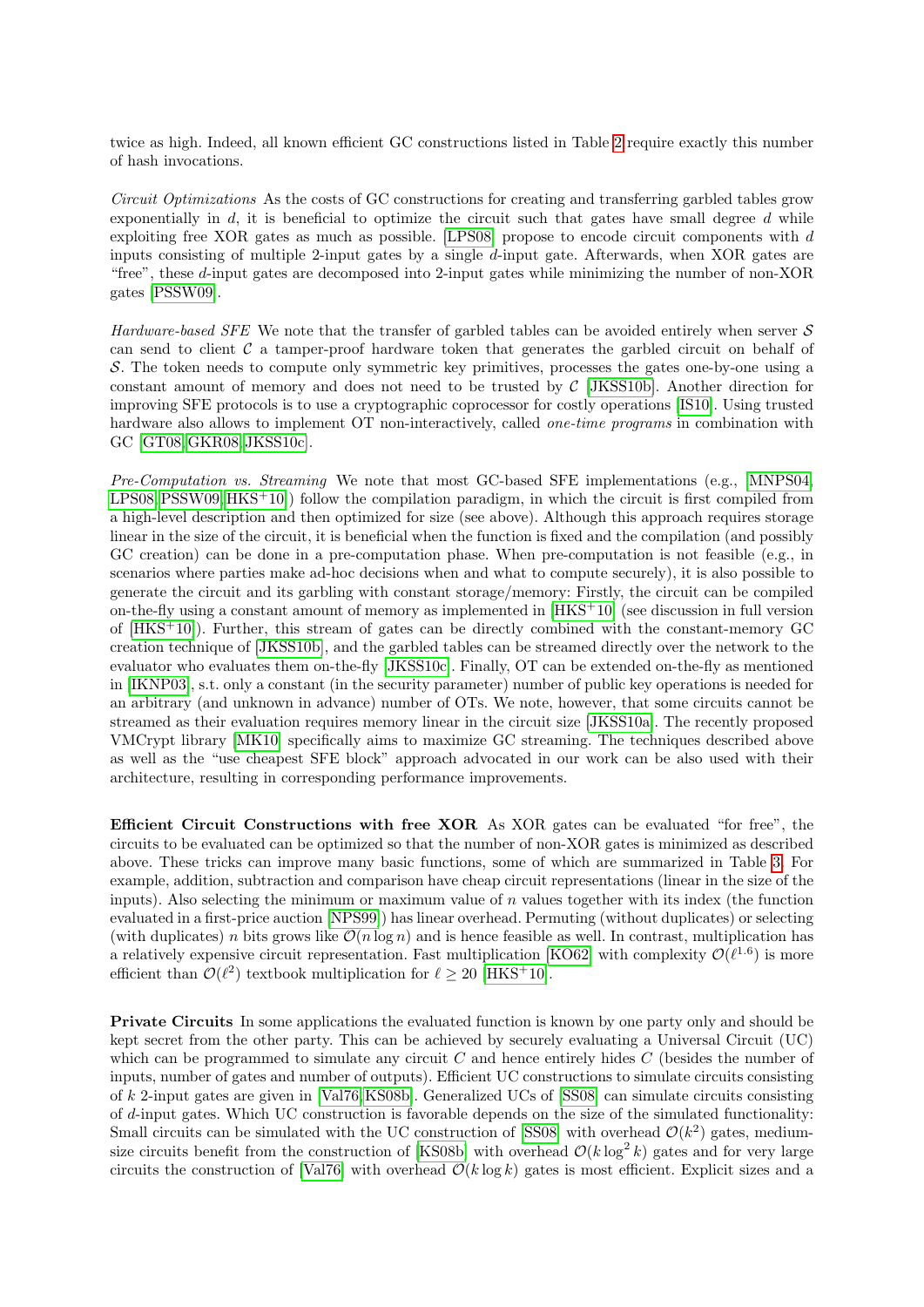<span id="page-13-3"></span>

| Functionality                                | $\#$ non-XOR 2-input gates           |
|----------------------------------------------|--------------------------------------|
| Addition [BPP00]                             |                                      |
| Subtraction, Comparison [KSS09]              |                                      |
| Multiplexer [KS08a]                          |                                      |
| Minimum/Maximum Value + Index                | $2\ell(n-1) + (n+1)$                 |
| of <i>n</i> $\ell$ -bit values [KSS09]       |                                      |
| Permute <i>n</i> bits [Wak68, KS08a]         | $n \log n - n + 1$                   |
| Select v from $u \geq v$ bits [KS08b, KS08a] | $\frac{u+3v}{2} \log v + u - 2v + 1$ |
| Textbook Multiplication [KSS09]              | $\sqrt{2\ell^2} - \ell$              |
| Fast Multiplication $[HKS^+10]$              | $9\ell^{1.6} - 13\ell - 34$          |

Table 3. Efficient circuit constructions for  $\ell$ -bit values (optimized for free XOR)

detailed analysis of the break-even points between these constructions are given in [\[SS08\]](#page-19-23). The recent proposal of [\[KM10a\]](#page-18-21) avoids the super-linear complexity of UCs, but requires much more expensive publickey operations.

While UCs entirely hide the structure of the evaluated functionality  $f$ , it is sometimes sufficient to hide f only within a class of topologically equivalent functionalities  $\mathcal{F}$ ; this is called secure evaluation of a semi-private function  $f \in \mathcal{F}$ . The circuits for many standard functionalities are topologically equivalent and differ only in the specific function tables, e.g., comparison  $(<, >, =, \ldots$ ) or addition/subtraction. It is possible to directly evaluate the circuit and avoid the overhead of UC for semi-private functions as GC constructions of [\[MNPS04\]](#page-19-8) and [\[NPS99\]](#page-19-2) completely hide the type of the gates from evaluator  $\mathcal C$ [\[FAL04,](#page-17-10)[FAZ05,](#page-17-8)[FLA06,](#page-17-12)[FAL06,](#page-17-11)[PSS09\]](#page-19-24).

#### <span id="page-13-0"></span>4.4 Garbled OBDDs: SFE of OBDDs

OBDDs can be evaluated securely in a way analogous to garbled circuits, as first described in [\[KJGB06\]](#page-18-22). We base our presentation on the natural extension of [\[KJGB06\]](#page-18-22) described in [\[Sch08,](#page-19-25) §3.4.1] and [\[BFK](#page-16-4)+09], which also offers a (slight) improvement. Alternative approaches [\[IP07,](#page-18-23) [Lip08\]](#page-19-26) based on homomorphic encryption have smaller communication overhead, but put more computational load on  $\mathcal S$  (public key operations instead of symmetric operations for each decision node).

We now turn to presenting the OBDD-specific details for SFE of garbled functions. Recall, in §[4.2](#page-8-5) we left out the method of step-by-step creation of the garbled function  $\hat{f}$  and its evaluation given the garblings of the input wires. In the following we describe how the garbled OBDD is constructed and evaluated. We note that the technique is somewhat similar to that of GCs described in §[4.3.](#page-11-0)

<span id="page-13-1"></span>*Create Garbled OBDD* In the pre-computation phase, S generates a garbled version  $\tilde{O}$  of the OBDD O. For this, the OBDD is first extended with dummy nodes to ensure that each evaluation path traverses the same number of variables in the same order resulting in evaluation paths of equal length. Further, OBDD nodes are randomly permuted to prevent leaking information from the sequence of steps taken by the evaluator (the start node  $P_1$  remains the first node in  $Q$ ). Then, each decision node  $P_i$ , labeled with boolean variable  $x_j$ , is converted into a garbled node  $P_i$  in O, as follows. A randomly chosen key  $\Delta_i \in_R \{0,1\}^t$  is associated with each node  $P_i$ . Node's information (pointers to the two successor nodes, and their encryption keys) is encrypted with the node's key  $\Delta_i$ . To preserve security, we ensure that  $\Delta_i$  is only revealed to the evaluator, if this node is reached by executing on the parties' inputs. Processing/evaluating an OBDD node is simply following the pointer to one of the two child nodes, depending on the input. Since we must prevent the evaluator from following both successor nodes, we additionally encrypt left (resp. right) successor information with the garbling of the 0-value (resp. 1-value) of  $P_i$ 's decision variable  $x_j$ .

<span id="page-13-2"></span>Evaluate Garbled OBDD It is now easy to see the corresponding OBDD evaluation procedure.  $\mathcal C$  receives the garbled OBDD O from S, and evaluates it locally on the garbled values  $\tilde{x}_1, \ldots, \tilde{x}_n$  and obtains the garbled value  $\tilde{z}$  that corresponds to the result  $z = O(x_1, \ldots, x_n)$ , as follows. C traverses the garbled OBDD O by decrypting garbled decision nodes along the evaluation path starting at  $P_1$ . At each node  $P_i$ , C takes the garbled input value  $\widetilde{x}_i = \langle k_i, \pi_i \rangle$  together with the node's key  $\Delta_i$  to decrypt the information needed to entimes are last the number of the number of the number of the number of the number of the number of the continue evaluation of the garbled successor node until the garbled output value  $\tilde{z}$  for the corresponding terminal node is obtained.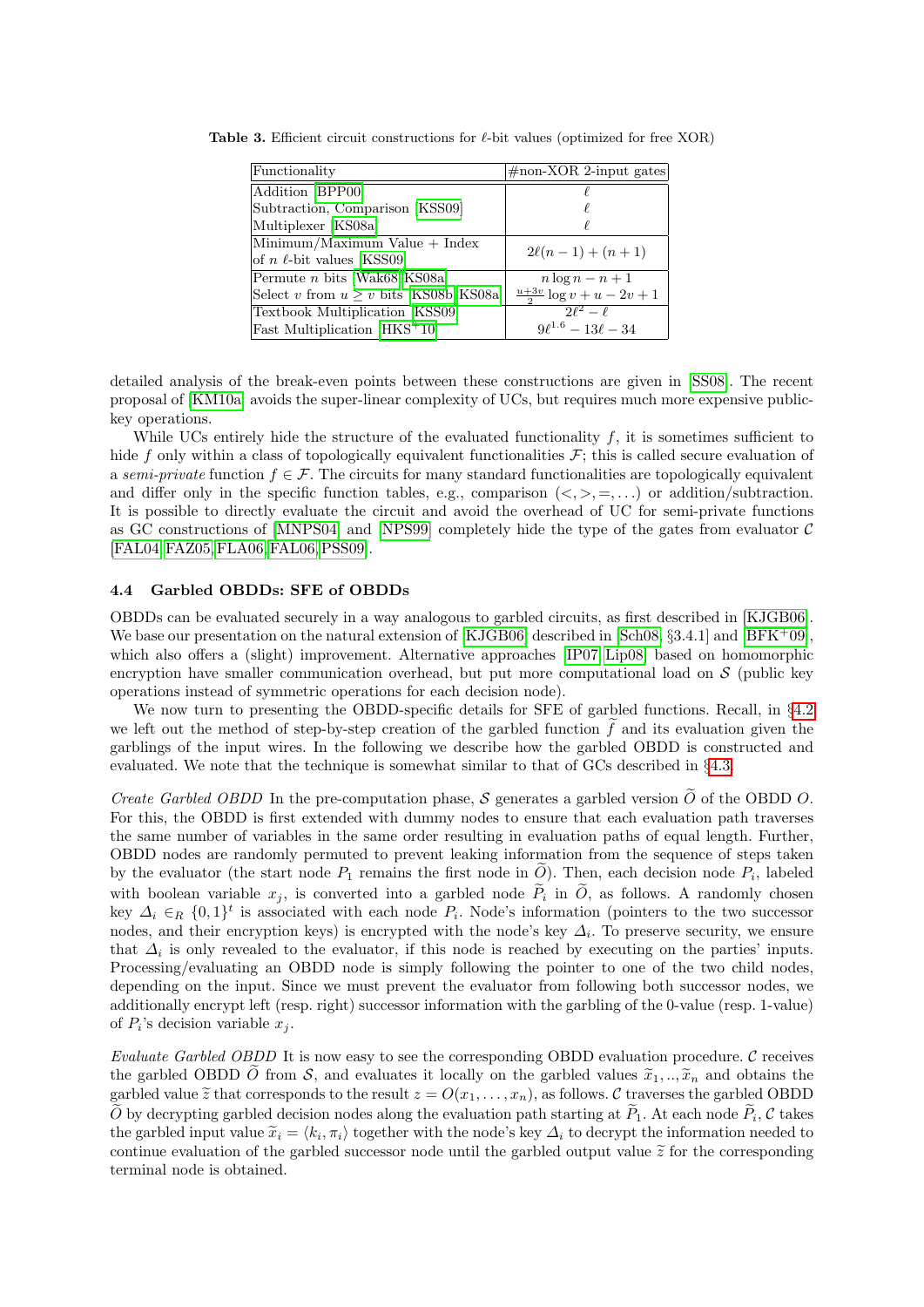<span id="page-14-0"></span>Implementation observations and optimizations The employed semantically secure symmetric encryption scheme can be instantiated as  $\mathsf{Enc}_k^s(m) = m \oplus H(k||s)$ , where s is a unique identifier used once, and  $H(k||s)$  is a pseudo-random function (PRF) evaluated on s and keyed with k, e.g., a cryptographic hash function from the SHA-2 family. Additionally the following technical improvement from [\[KJGB06\]](#page-18-22) can be used: instead of encrypting twice (sequentially, with  $\Delta_i$  and  $k_i^j$ ), the successor  $P_{i_j}$ 's data can be encrypted with  $\Delta_i \oplus k_i^j$ . The terminal nodes are garbled simply by including their corresponding garbled output value ( $\tilde{z}^0$  for the 0-terminal or  $\tilde{z}^1$  for the 1-terminal) into the parent's node (instead of the decryption key  $\Delta_i$ ).

<span id="page-14-1"></span>*Efficiency* To evaluate the garbled OBDD  $\tilde{O}$ , the cryptographic hash function (e.g., SHA-256) is invoked once per decision node along the evaluation path.

The garbled OBDD  $\widetilde{O}$  for an OBDD with d decision nodes (after extension to evaluation paths of equal length) contains d garbled nodes  $\tilde{P}_i$  consisting of two ciphertexts of size  $\lceil \log d \rceil + t + 1$  bits each. The size of  $\tilde{O}$  is 2d( $\lceil \log d \rceil + t + 1$ ) ∼ 2d( $\log d + t$ ) bits. Overall, creation of  $\tilde{O}$  requires 2d invocations of a cryptographic hash function.

<span id="page-14-2"></span>Private OBDDs The garbled OBDD reveals only a small amount of information about the evaluated OBDD to  $\mathcal{C}$ , namely the total number d of decision nodes. We note that in many cases this is acceptable. If not, this information can be hidden by appropriate padding with dummy-nodes.

## <span id="page-14-3"></span>5 Composition of SFE Blocks

We now show how to convert encryptions of intermediate values between the different representations that are used in the three protocols we described. Done securely, this allows arbitrary compositions of the three techniques, and implies significant improvements to SFE.

We had already described the conversions between the plaintext values and encryptions. These conversions are only applicable for input encryption and output decryption. Intermediate values in the protocol must be converted without ever being decrypted entirely.

Fig. [3](#page-14-5) shows the types of conversions that may occur in the composed SFE protocol. Both parties have plain values as their inputs into the protocol. These plain values, denoted as  $x$ , are first encrypted by converting them into their corresponding encrypted value (garbled value, denoted as  $\tilde{x}$ , or homomorphic value, denoted as  $\llbracket x \rrbracket$ , depending on which operations should be applied). After encryption the function is securely evaluated on the encrypted values, which may involve conversion of the encryptions between several representations. Finally, an encryption of the output is obtained. The encrypted outputs are decrypted by converting them into their corresponding plain output values. In the following we describe how to efficiently convert between the two types of encryptions.



<span id="page-14-5"></span>Fig. 3. Composition of Secure Function Evaluation Protocols

### <span id="page-14-4"></span>5.1 Garbled Values to Homomorphic Values.

A garbled  $\ell$ -bit value  $\tilde{x}$  held by C (usually obtained from evaluating a garbled function) can be efficiently converted into a homomorphic value held by  $\mathcal S$  by using additive blinding or bitwise encryption as described next.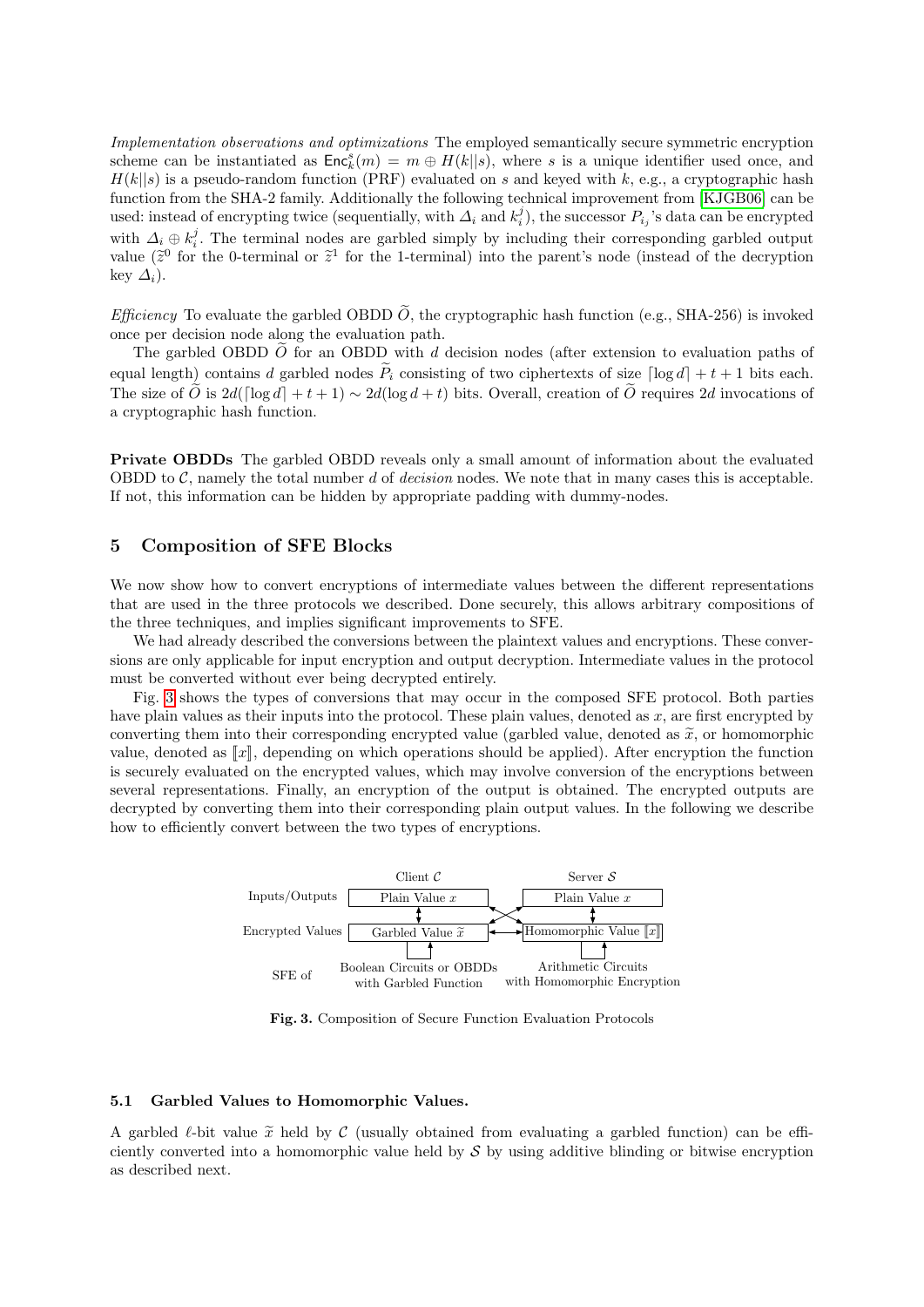<span id="page-15-0"></span>**Additive Blinding** S randomly chooses a random mask  $r \in_R \{0,1\}^{\ell+\sigma}$ , where  $\sigma$  is the statistical security parameter and  $\ell + \sigma \leq |P|$  to avoid an overflow, and adds the random mask converted into garbled value  $\tilde{r}$  to  $\tilde{x}$  using a garbled  $(\ell + \sigma)$ -bit addition circuit that computes  $\tilde{\bar{x}}$  with  $\bar{x} = x + r$ . This value is converted into a plain output value  $\bar{x}$  for C who homomorphically encrypts this value and sends the result  $\llbracket \bar{x} \rrbracket$  to S. Finally, S takes off the random mask under encryption as  $\llbracket x \rrbracket = \llbracket \bar{x} \rrbracket \boxplus (-1) \llbracket r \rrbracket$ . detailed description of this conversion protocol is given in [\[KSS09\]](#page-18-0).

<span id="page-15-1"></span>Bitwise Encryption If the bitlength  $\ell$  of  $\tilde{x}$  is small, a bitwise approach can be used as well in order to avoid the garbled addition circuit: C homomorphically encrypts the permutation bits  $\pi_i$  of the garbled boolean output values  $\widetilde{x}_i = \langle k_i, \pi_i \rangle$  and sends  $[\![\pi_i]\!]$  to S. S flips those encrypted permutation bits for which the permutation bit was set as  $\pi_i^0 = 1$  during creation to  $\llbracket \pi_i' \rrbracket = \llbracket 1 \rrbracket \boxplus (-1) \llbracket \pi_i' \rrbracket$  or otherwise  $\llbracket \pi_i' \rrbracket = \llbracket \pi_i \rrbracket$ . Then, S combines these potentially flipped bit encryptions using Horner's scheme as  $[[x]] = [[\pi'_\ell] |... ||\pi'_1]$ .

<span id="page-15-2"></span>Performance Comparison The conversion based on additive blinding requires a garbled addition circuit for  $(\ell + \sigma)$ -bit values and the transfer of the  $(\ell + \sigma)$ -bit garbled value  $\tilde{r}$ . When using the efficient GC technique described in §[4.3,](#page-11-1) this requires in total  $4(\ell + \sigma)(t + 1)$  bits sent from S to C in the precomputation phase. In the online phase, the garbled circuit is evaluated and the result is homomorphically encrypted and sent to  $S$  (one ciphertext).

The conversion using bitwise encryption requires  $\ell$  homomorphic encryptions and transfer of  $\ell$  ciphertexts from C to S in the online phase. At least for converting a single bit, i.e., when  $\ell = 1$ , this technique results in better performance.

#### <span id="page-15-3"></span>5.2 Homomorphic Values to Garbled Values

In the following we describe how to convert a homomorphic  $\ell$ -bit value  $\llbracket x \rrbracket$  into a garbled value  $\tilde{x}$ . This protocol has been widely used to combine homomorphic encryption with garbled functions, e.g., in [\[BPSW07,](#page-16-2) [BS09,](#page-16-3) [JP09,](#page-18-24) [BFK](#page-16-4) $+09$ ].

S additively blinds  $\llbracket x \rrbracket$  with a random pad  $r \in_R \{0,1\}^{\ell+\sigma}$ , where  $\sigma$  is the statistical security parameter and  $\ell + \sigma \leq |P|$  to avoid an overflow, as  $\llbracket \bar{x} \rrbracket = \llbracket x \rrbracket \pm \llbracket r \rrbracket$ . S sends the blinded ciphertext  $\llbracket \bar{x} \rrbracket$  to C who decrypts and inputs the  $\ell$  least significant bits of  $\bar{x}$ ,  $\chi = \bar{x} \mod 2^{\ell}$ , to an  $\ell$ -parallel OT protocol to obtain the corresponding garbled value  $\tilde{\chi}$ . Then, the mask is taken off within a garbled  $\ell$ -bit subtraction circuit which gets as inputs  $\tilde{\chi}$  and  $\tilde{\rho}$  converted from  $\rho = r \mod 2^\ell$  as input from S. The output obtained by C is  $\widetilde{x}$  which corresponds to  $x = \chi - \rho$ .

Again, packing as described in  $\S 4.1$  $\S 4.1$  can be used to improve efficiency of parallel conversions from homomorphic to garbled values by packing multiple ciphertexts together before additive blinding and sending them to  $\mathcal{C}$ .

#### <span id="page-15-4"></span>6 Conclusion

We conclude our survey with a summary of past, present, and possible future directions in practically efficient SFE.

<span id="page-15-5"></span>Where we've come from Although the theoretical foundations of SFE have been laid over two decades ago, until recently, SFE was seen merely as a theoretical concept. Around ten years ago first SFE implementations were reported, and new primitives, such as efficient additively homomorphic encryption, have been proposed. About five years ago, coinciding with the availability of general SFE tools, a variety of privacy-preserving protocols started appearing in the research area of security, and real-life applications became within reach. In 2008 came a first major deployment of secure computation – its use in executing a nation-wide beets auction in Denmark [\[BCD](#page-16-8)<sup>+</sup>09].

<span id="page-15-6"></span>Where we are Today, we are on the verge of SFE gaining widespread recognition and use. Even now, the efficiency of existing protocols allows for business justification of its use in a number of scenarios. At the same time, both theoretical and applied research in SFE are experiencing a great surge in anticipation of its success.

A variety of SFE techniques and their prototype implementations already exist, each with its advantages and disadvantages – in this survey we have summarized today's most efficient approaches for generic SFE and presented a unified framework in which these can be arbitrarily combined.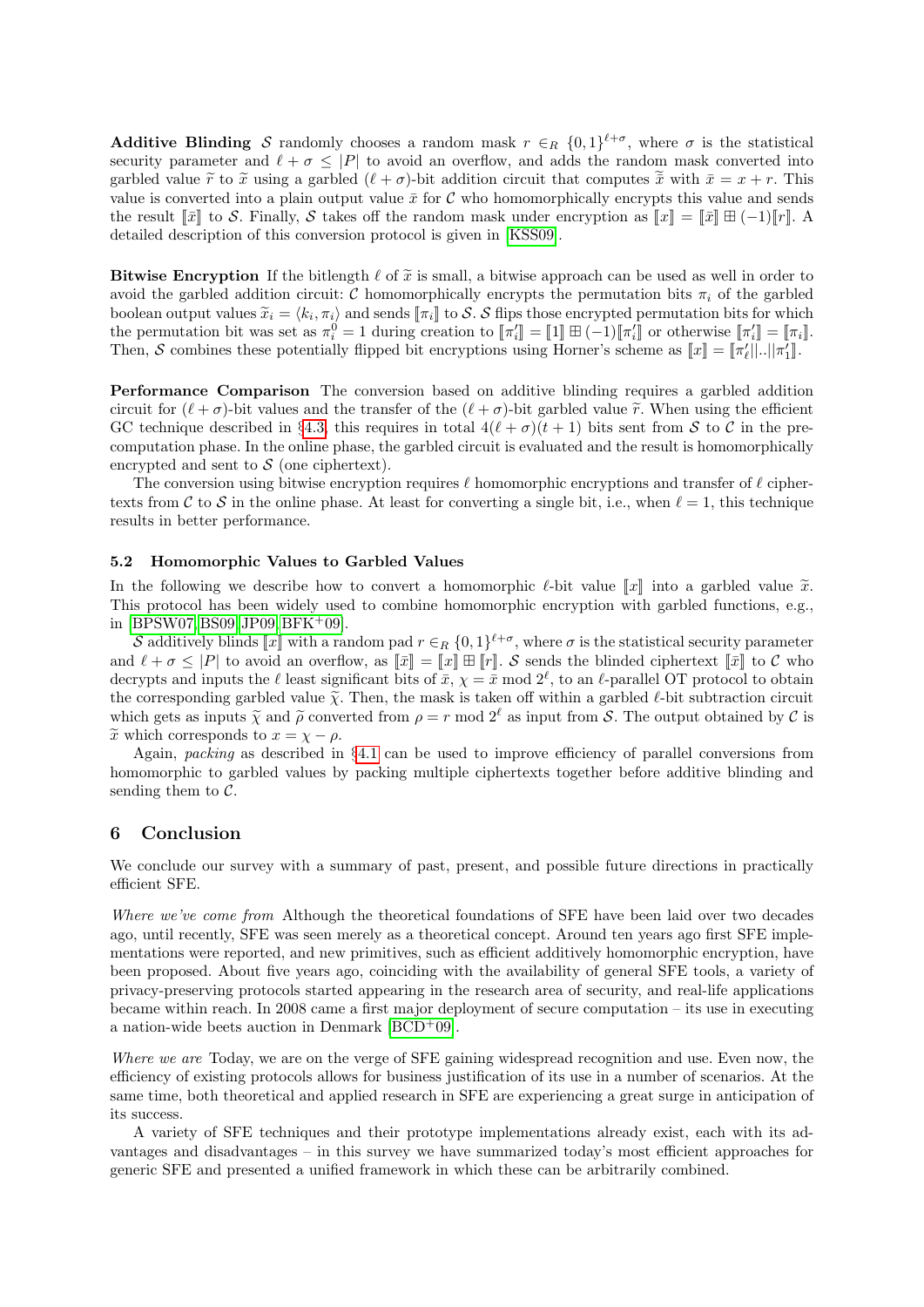<span id="page-16-0"></span>Where we may be going With the growth of the web and social networking, came the realization of the value of privacy. Governments are introducing far-reaching restrictions on data collection and use, especially in the personal health domain. SFE is a clear candidate to help achieve privacy, while enabling a variety of applications. (Of course, no single technology, not even powerful primitives such as fully homomorphic encryption, can be used as a universal solution for private computing. This is due to both impossibility results [\[vDJ10\]](#page-20-9) and the cost barriers raised by some SFE techniques. Instead, a comprehensive approach would include SFE, secure hardware, hardened code, legal agreements, etc.) With the political and business need in place, the Moore's-law performance improvements of hardware and expected algorithmic improvements, it is clear that SFE's use will be practically justified in more and more of security- and privacy-critical applications. In the longer term, fully homomorphic encryption may become practically efficient, and enable new opportunities.

We hope that our work serves to promote secure computation beyond theoretical research communities, and helps facilitate its earlier and broader practical use.

<span id="page-16-1"></span>Acknowledgements The work described in this paper was supported in part by the European Commission through the ICT program under contract 216676 ECRYPT II and 216499 CACE. The authors would like to thank Juan Garay for helpful comments on the paper.

## References

<span id="page-16-19"></span><span id="page-16-18"></span><span id="page-16-17"></span><span id="page-16-16"></span><span id="page-16-15"></span><span id="page-16-14"></span><span id="page-16-13"></span><span id="page-16-12"></span><span id="page-16-11"></span><span id="page-16-10"></span><span id="page-16-9"></span><span id="page-16-8"></span><span id="page-16-7"></span><span id="page-16-6"></span><span id="page-16-5"></span><span id="page-16-4"></span><span id="page-16-3"></span><span id="page-16-2"></span>

| AIR01.       | W. Aiello, Y. Ishai, and O. Reingold. Priced oblivious transfer: How to sell digital goods. In EURO-<br>$CRYPT'01$ , volume 2045 of LNCS, pages 119-135. Springer, 2001.                                                                                                                            |
|--------------|-----------------------------------------------------------------------------------------------------------------------------------------------------------------------------------------------------------------------------------------------------------------------------------------------------|
| AL07.        | Y. Aumann and Y. Lindell. Security against covert adversaries: Efficient protocols for realistic ad-<br>versaries. In $TCC'07$ , volume 4392 of <i>LNCS</i> , pages 137-156. Springer, 2007.                                                                                                        |
| ALR99.       | E. Allender, M. C. Loui, and K. W. Regan. Complexity classes. In M. J. Atallah, editor, Algorithms<br>and Theory of Computation Handbook, chapter 27. CRC Press, 1999.                                                                                                                              |
| AS08.        | F. Armknecht and A.-R. Sadeghi. A new approach for algebraically homomorphic encryption. Cryp-<br>tology ePrint Archive, Report 2008/422, 2008.                                                                                                                                                     |
| $BCD+09.$    | P. Bogetoft, D. L. Christensen, I. Damgård, M. Geisler, T. P. Jakobsen, M. Krøigaard, J. D. Nielsen,<br>J. B. Nielsen, K. Nielsen, J. Pagter, M. I. Schwartzbach, and T. Toft. Secure multiparty computation<br>goes live. In $FC'09$ , volume 5628 of <i>LNCS</i> , pages 325–343. Springer, 2009. |
| BDNP08.      | A. Ben-David, N. Nisan, and B. Pinkas. FairplayMP: a system for secure multi-party computation.<br>In CCS'08, pages 257-266. ACM, 2008.                                                                                                                                                             |
| Bea95.       | D. Beaver. Precomputing oblivious transfer. In CRYPTO'95, volume 963 of LNCS, pages 97-109.<br>Springer, 1995.                                                                                                                                                                                      |
| $BFK^{+}09.$ | M. Barni, P. Failla, V. Kolesnikov, R. Lazzeretti, A.-R. Sadeghi, and T. Schneider. Secure evaluation<br>of private linear branching programs with medical applications. In <i>ESORICS'09</i> , volume 5789 of<br>$LNCS$ , pages 424-439. Springer, 2009.                                           |
| BGN05.       | D. Boneh, E.-J. Goh, and K. Nissim. Evaluating 2-dnf formulas on ciphertexts. In TCC'05, volume<br>3378 of <i>LNCS</i> , pages 325–341. Springer, 2005.                                                                                                                                             |
| BLW95.       | B. Bollig, M. Löbbing, and I. Wegener. Simulated annealing to improve variable orderings for OBDDs.<br>IWLS'95, 1995.                                                                                                                                                                               |
| BLW08.       | D. Bogdanov, S. Laur, and J. Willemson. Sharemind: A framework for fast privacy-preserving com-<br>putations. In <i>ESORICS'08</i> , volume 5283 of <i>LNCS</i> , pages 192–206. Springer, 2008.                                                                                                    |
| BPP00.       | J. Boyar, R. Peralta, and D. Pochuev. On the multiplicative complexity of boolean functions over<br>the basis $(\wedge, \oplus, 1)$ . Theoretical Computer Science, 235(1):43-57, 2000.                                                                                                             |
| BPSW07.      | J. Brickell, D. E. Porter, V. Shmatikov, and E. Witchel. Privacy-preserving remote diagnostics. In<br>$CCS'07$ , pages 498-507. ACM, 2007.                                                                                                                                                          |
| Bry86.       | R. E. Bryant. Graph-based algorithms for boolean function manipulation. IEEE Transactions on<br>Computers, 35(8):677-691, 1986.                                                                                                                                                                     |
| Bry91.       | R. E. Bryant. On the complexity of VLSI implementations and graph representations of boolean<br>functions with application to integer multiplication. IEEE Transactions on Computers, $40(2):205-$<br>213, 1991.                                                                                    |
| <b>BS05.</b> | J. Brickell and V. Shmatikov. Privacy-preserving graph algorithms in the semi-honest model. In<br>ASIACRYPT'05, volume 3788 of LNCS, pages 236-252. Springer, 2005.                                                                                                                                 |
| <b>BS09.</b> | J. Brickell and V. Shmatikov. Privacy-preserving classifier learning. In FC'09, volume 5628 of LNCS,<br>pages 128-147. Springer, 2009.                                                                                                                                                              |
| BW96.        | B. Bollig and I. Wegener. Improving the variable ordering of OBDDs is NP-complete. IEEE Trans-<br>actions on Computers, $45(9):993-1002$ , 1996.                                                                                                                                                    |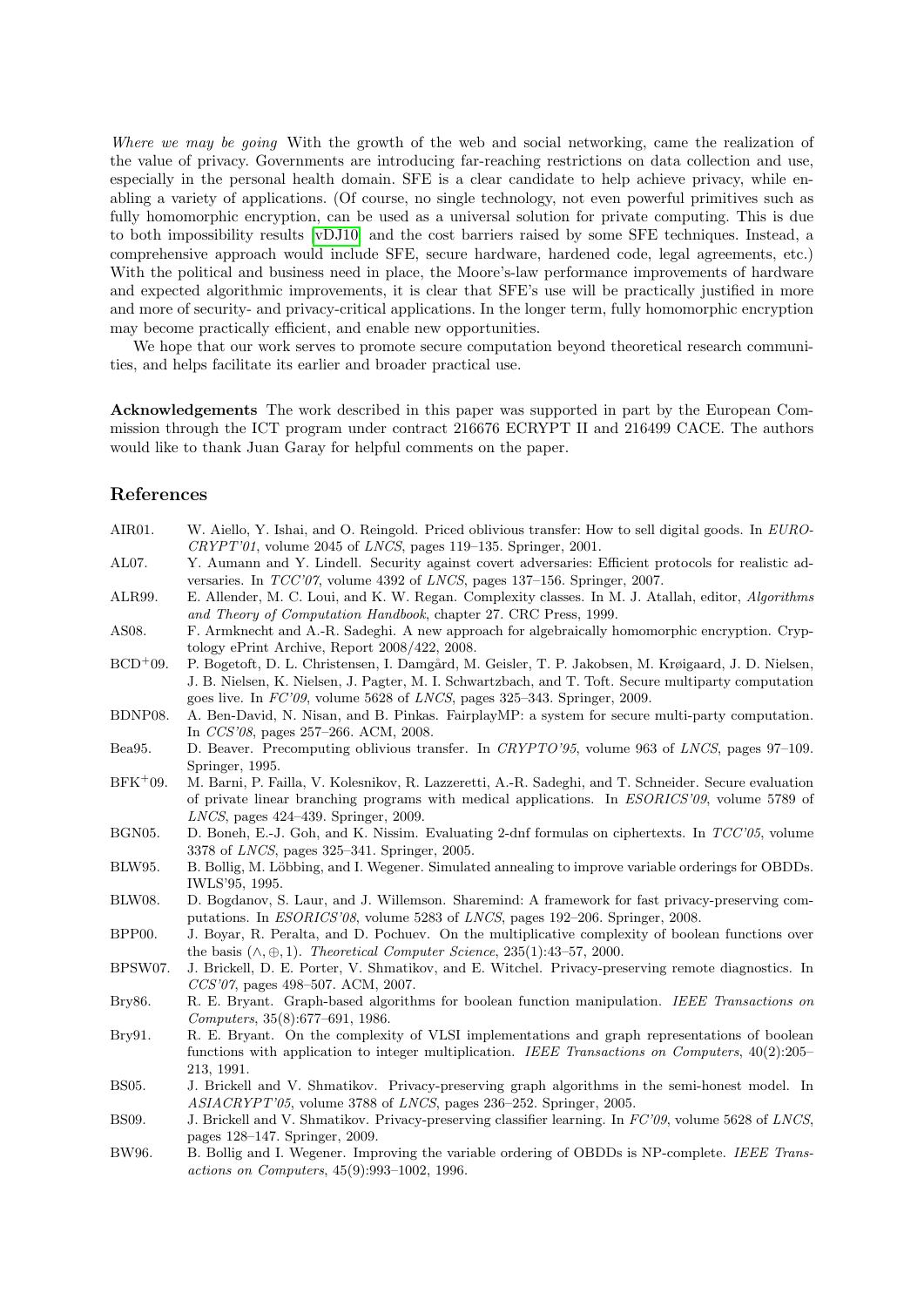- <span id="page-17-13"></span>CCKM00. C. Cachin, J. Camenisch, J. Kilian, and J. Müller. One-round secure computation and secure autonomous mobile agents. In ICALP'00, volume 1853 of LNCS. Springer, 2000.
- <span id="page-17-14"></span>CDN01. R. Cramer, I. Damgård, and J. B. Nielsen. Multiparty computation from threshold homomorphic encryption. In EUROCRYPT'01, volume 2045 of LNCS, pages 280-299. Springer, 2001.
- <span id="page-17-27"></span>CDS94. R. Cramer, I. Damgård, and B. Schoenmakers. Proofs of partial knowledge and simplified design of witness hiding protocols. In CRYPTO'94, volume 839 of LNCS, pages 174–187. Springer, 1994.
- <span id="page-17-22"></span>CLRS01. T. H. Cormen, C. E. Leiserson, R. L. Rivest, and C. Stein. Introduction to Algorithms, Second Edition. The MIT Press, September 2001.
- <span id="page-17-30"></span>CM99. J. Camenisch and M. Michels. Proving in zero-knowledge that a number is the product of two safe primes. In EUROCRYPT'99, volume 1592 of LNCS, pages 107-122. Springer, 1999.
- <span id="page-17-28"></span>Cra97. R. Cramer. Modular Design of Secure yet Practical Cryptographic Protocols. PhD thesis, CWI and University of Amsterdam, 1997.
- <span id="page-17-24"></span>DBG96. R. Drechsler, B. Becker, and N. Gockel. Genetic algorithm for variable ordering of OBDDs. IEE Proceedings on Computers and Digital Techniques, 143(6):364–368, 1996.
- <span id="page-17-2"></span>DGK07. I. Damgård, M. Geisler, and M. Krøigaard. Efficient and secure comparison for on-line auctions. In ACISP'07, volume 4586 of LNCS, pages 416–430. Springer, 2007.
- <span id="page-17-4"></span>DGK08a. I. Damgård, M. Geisler, and M. Krøigaard. A correction to "efficient and secure comparison for on-line auctions". Cryptology ePrint Archive, Report 2008/321, 2008.
- <span id="page-17-3"></span>DGK08b. I. Damgård, M. Geisler, and M. Krøigaard. Homomorphic encryption and secure comparison. Journal of Applied Cryptology, 1(1):22–31, 2008.
- <span id="page-17-0"></span>DJ01. I. Damgård and M. Jurik. A generalisation, a simplification and some applications of paillier's probabilistic public-key system. In PKC'01, volume 1992 of LNCS, pages 119–136. Springer, 2001.
- <span id="page-17-16"></span>DK10. I. Damgård and M. Keller. Secure multiparty AES. In  $FC'10$ , volume 6052 of LNCS, pages 367–374. Springer, 2010.
- <span id="page-17-15"></span>DO10. I. Damgård and C. Orlandi. Multiparty computation for dishonest majority: from passive to active security at low cost. In *CRYPTO'10*, volume 6223 of *LNCS*, pages 558–576. Springer, 2010.
- <span id="page-17-9"></span>EFG<sup>+</sup>09. Z. Erkin, M. Franz, J. Guajardo, S. Katzenbeisser, I. Lagendijk, and T. Toft. Privacy-preserving face recognition. In Privacy Enhancing Technologies Symposium (PETS'09), volume 5672 of LNCS, pages 235–253. Springer, 2009.
- <span id="page-17-10"></span>FAL04. K. B. Frikken, M. J. Atallah, and J. Li. Hidden access control policies with hidden credentials. In WPES'04, pages 27–27. ACM, 2004.
- <span id="page-17-11"></span>FAL06. K. B. Frikken, M. J. Atallah, and J. Li. Attribute-based access control with hidden policies and hidden credentials. IEEE Transactions on Computers, 55(10):1259–1270, 2006.
- <span id="page-17-8"></span>FAZ05. K. B. Frikken, M. J. Atallah, and C. Zhang. Privacy-preserving credit checking. In EC'05, pages 147–154. ACM, 2005.
- <span id="page-17-12"></span>FLA06. K. B. Frikken, J. Li, and M. J. Atallah. Trust negotiation with hidden credentials, hidden policies, and policy cycles. In NDSS'06, 2006.
- <span id="page-17-23"></span>FMK91. M. Fujita, Y. Matsunaga, and T. Kakuda. On variable ordering of binary decision diagrams for the application of multi-level logic synthesis. In EURO-DAC'91, pages 50–54. IEEE, 1991.
- <span id="page-17-5"></span>Fri09. K. B. Frikken. Practical private DNA string searching and matching through efficient oblivious automata evaluation. In DBSec'09, volume 5645 of LNCS, pages 81–94. Springer, 2009.
- <span id="page-17-29"></span>FS87. A. Fiat and A. Shamir. How to prove yourself: practical solutions to identification and signature problems. In CRYPTO'86, volume 263 of LNCS, pages 186–194. Springer, 1987.
- <span id="page-17-25"></span>Für07. M. Fürer. Faster integer multiplication. In STOC'07, pages 57–66. ACM, 2007.
- <span id="page-17-17"></span>Gam85. T. El Gamal. A public key cryptosystem and a signature scheme based on discrete logarithms. In CRYPTO'84, volume 196 of LNCS, pages 10–18. Springer, 1985.
- <span id="page-17-1"></span>Gen09. C. Gentry. Fully homomorphic encryption using ideal lattices. In  $STOC'09$ , pages 169–178. ACM, 2009.
- <span id="page-17-6"></span>GGP10. R. Gennaro, C. Gentry, and B. Parno. Non-interactive verifiable computing: Outsourcing computation to untrusted workers. In CRYPTO'10, volume 6223 of LNCS, pages 465–482. Springer, 2010.
- <span id="page-17-19"></span>GH10. C. Gentry and S. Halevi. Implementing gentry's fully-homomorphic encryption scheme. Cryptology ePrint Archive, Report 2010/520, 2010. <http://eprint.iacr.org/>.
- <span id="page-17-18"></span>GHV10. C. Gentry, S. Halevi, and V. Vaikuntanathan. A simple BGN-type cryptosystem from LWE. In EUROCRYPT'10, volume 6110 of LNCS, pages 506–522. Springer, 2010.
- <span id="page-17-7"></span>GKR08. S. Goldwasser, Y. T. Kalai, and G. N. Rothblum. One-time programs. In CRYPTO'08, volume 5157 of LNCS, pages 39–56. Springer, 2008.
- <span id="page-17-20"></span>GMS08. V. Goyal, P. Mohassel, and A. Smith. Efficient two party and multi party computation against covert adversaries. In EUROCRYPT'08, volume 4965 of LNCS, pages 289–306. Springer, 2008.
- <span id="page-17-21"></span>GMY04. J. A. Garay, P. MacKenzie, and K. Yang. Efficient and universally composable committed oblivious transfer and applications. In  $TCC'04$ , volume 2951 of LNCS, pages 297-316. Springer, 2004.
- <span id="page-17-26"></span>Gol01. O. Goldreich. Foundations of Cryptography, volume 1: Basic Tools. Cambridge University Press, 2001. Draft available at <http://www.wisdom.weizmann.ac.il/~oded/foc-vol1.html>.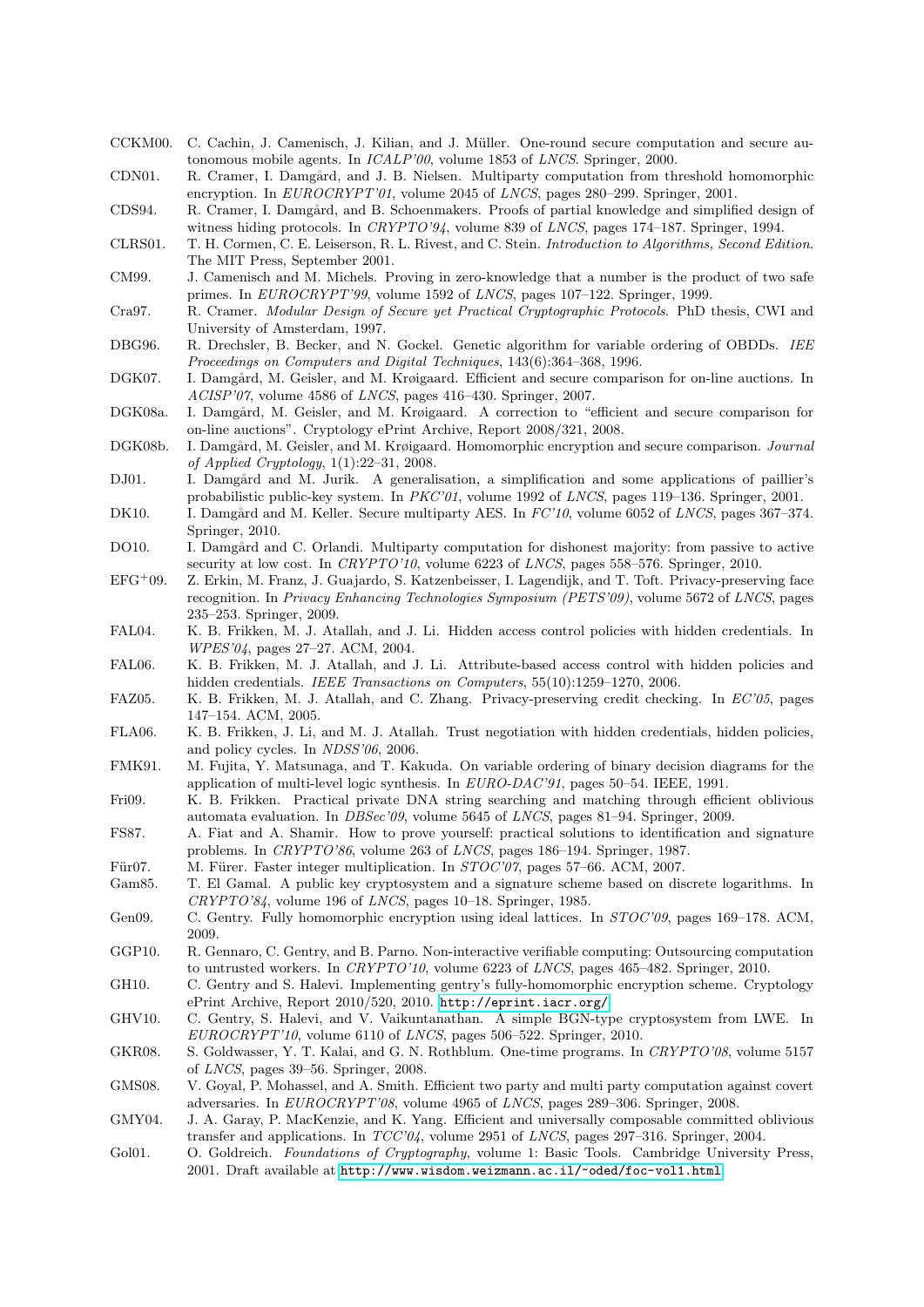- <span id="page-18-7"></span>Gol04. O. Goldreich. Foundations of Cryptography, volume 2: Basic Applications. Cambridge University Press, 2004. Draft available at <http://www.wisdom.weizmann.ac.il/~oded/foc-vol2.html>.
- <span id="page-18-8"></span>GQ09. D. Giry and J.-J. Quisquater. Cryptographic key length recommendation, March 2009. [http://](http://keylength.com) [keylength.com](http://keylength.com).
- <span id="page-18-16"></span>GT08. V. Gunupudi and S. Tate. Generalized non-interactive oblivious transfer using count-limited objects with applications to secure mobile agents. In  $FC'08$ , volume 5143 of *LNCS*, pages 98–112. Springer, 2008.
- <span id="page-18-2"></span>HKS<sup>+</sup>10. W. Henecka, S. Kögl, A.-R. Sadeghi, T. Schneider, and I. Wehrenberg. TASTY: Tool for Automating Secure Two-partY computations. In CCS'10. ACM, 2010.
- <span id="page-18-9"></span>IKNP03. Y. Ishai, J. Kilian, K. Nissim, and E. Petrank. Extending oblivious transfers efficiently. In  $CRYPTO'03$ , volume 2729 of  $LNCS$ , pages 145–161. Springer, 2003.
- <span id="page-18-23"></span>IP07. Y. Ishai and A. Paskin. Evaluating branching programs on encrypted data. In TCC'07, volume 4392 of LNCS, pages 575–594. Springer, 2007.
- <span id="page-18-12"></span>IPS08. Y. Ishai, M. Prabhakaran, and A. Sahai. Founding cryptography on oblivious transfer - efficiently. In CRYPTO'08, volume 5157 of LNCS, pages 572–591. Springer, 2008.
- <span id="page-18-4"></span>IPS09. Y. Ishai, M. Prabhakaran, and A. Sahai. Secure arithmetic computation with no honest majority. In  $TCC'09$ , volume 5444 of *LNCS*, pages 294–314. Springer, 2009.
- <span id="page-18-15"></span>IS10. A. Iliev and S. W. Smith. Small, stupid, and scalable: Secure computing with Faerieplay. In STC'10, pages 41–51. ACM, 2010.
- <span id="page-18-3"></span>JKS08. S. Jha, L. Kruger, and V. Shmatikov. Towards practical privacy for genomic computation. In  $S\&P'08$ , pages 216–230. IEEE, 2008.
- <span id="page-18-18"></span>JKSS10a. K. Järvinen, V. Kolesnikov, A.-R. Sadeghi, and T. Schneider. Efficient secure two-party computation with untrusted hardware tokens. In A.-R. Sadeghi and D. Naccache, editors, Towards Hardware Intrinsic Security: Foundation and Practic e, Information Security and Cryptography, pages 367– 386. Springer, 2010.
- <span id="page-18-14"></span>JKSS10b. K. Järvinen, V. Kolesnikov, A.-R. Sadeghi, and T. Schneider. Embedded SFE: Offloading server and network using hardware tokens. In FC'10, volume 6052 of LNCS, pages 207–221. Springer, 2010.
- <span id="page-18-17"></span>JKSS10c. K. Järvinen, V. Kolesnikov, A.-R. Sadeghi, and T. Schneider. Garbled circuits for leakage-resilience: Hardware implementation and evaluation of one-time programs. In CHES'10, volume 6225 of LNCS, pages 383–397. Springer, 2010.

<span id="page-18-5"></span>JMN10. T. P. Jakobsen, M. X. Makkes, and J. D. Nielsen. Efficient implementation of the Orlandi protocol. In ACNS'10, volume 6123 of LNCS, pages 255–272. Springer, 2010.

- <span id="page-18-24"></span>JP09. A. Jarrous and B. Pinkas. Secure hamming distance based computation and its applications. In ACNS'09, volume 5536 of LNCS, pages 107–124. Springer, 2009.
- <span id="page-18-11"></span>JS07. S. Jarecki and V. Shmatikov. Efficient two-party secure computation on committed inputs. In EUROCRYPT'07, volume 4515 of LNCS, pages 97–114. Springer, 2007.
- <span id="page-18-27"></span>Jur03. M. Jurik. Extensions to the Paillier Cryptosystem with Applications to Cryptological Protocols. PhD thesis, Basic Research in Computer Science, August 2003.
- <span id="page-18-25"></span>Kah67. D. Kahn. The Codebreakers — The Story of Secret Writing. Macmillan Publishing Co, New York, USA, 1967.
- <span id="page-18-6"></span>KC00. V. Kabanets and J. Cai. Circuit minimization problem. In STOC'00, pages 73–79. ACM, 2000.
- <span id="page-18-22"></span>KJGB06. L. Kruger, S. Jha, E.-J. Goh, and D. Boneh. Secure function evaluation with ordered binary decision diagrams. In CCS'06, pages 410–420. ACM, 2006.
- <span id="page-18-21"></span>KM10a. J. Katz and L. Malka. Private function evaluation with linear complexity. Cryptology ePrint Archive, Report 2010/528, 2010. <http://eprint.iacr.org/>.
- <span id="page-18-1"></span>KM10b. J. Katz and L. Malka. Secure text processing with applications to private DNA matching. In CCS'10, pages 485–492. ACM, 2010.
- <span id="page-18-19"></span>KO62. A. Karatsuba and Y. Ofman. Multiplication of many-digital numbers by automatic computers. Proceedings of the SSSR Academy of Sciences, 145:293–294, 1962.
- <span id="page-18-10"></span>KS06. M. S. Kiraz and B. Schoenmakers. A protocol issue for the malicious case of Yao's garbled circuit construction. In 27th Symposium on Information Theory in the Benelux, pages 283–290, 2006.
- <span id="page-18-13"></span>KS08a. V. Kolesnikov and T. Schneider. Improved garbled circuit: Free XOR gates and applications. In ICALP'08, volume 5126 of LNCS, pages 486–498. Springer, 2008.
- <span id="page-18-20"></span>KS08b. V. Kolesnikov and T. Schneider. A practical universal circuit construction and secure evaluation of private functions. In FC'08, volume 5143 of LNCS, pages 83–97. Springer, 2008.
- <span id="page-18-0"></span>KSS09. V. Kolesnikov, A.-R. Sadeghi, and T. Schneider. Improved garbled circuit building blocks and applications to auctions and computing minima. In CANS'09, volume 5888 of LNCS, pages 1–20. Springer, 2009.
- <span id="page-18-26"></span>LB05. W. Lenders and C. Baier. Genetic algorithms for the variable ordering problem of binary decision diagrams. In  $FOGA'05$ , volume 3469 of *LNCS*, pages 1–20, 2005.
- <span id="page-18-28"></span>Lip03a. H. Lipmaa. On diophantine complexity and statistical zero-knowledge arguments. In Advances on Cryptology - ASIACRYPT'03, volume 2894 of LNCS, pages 398–415. Springer, 2003.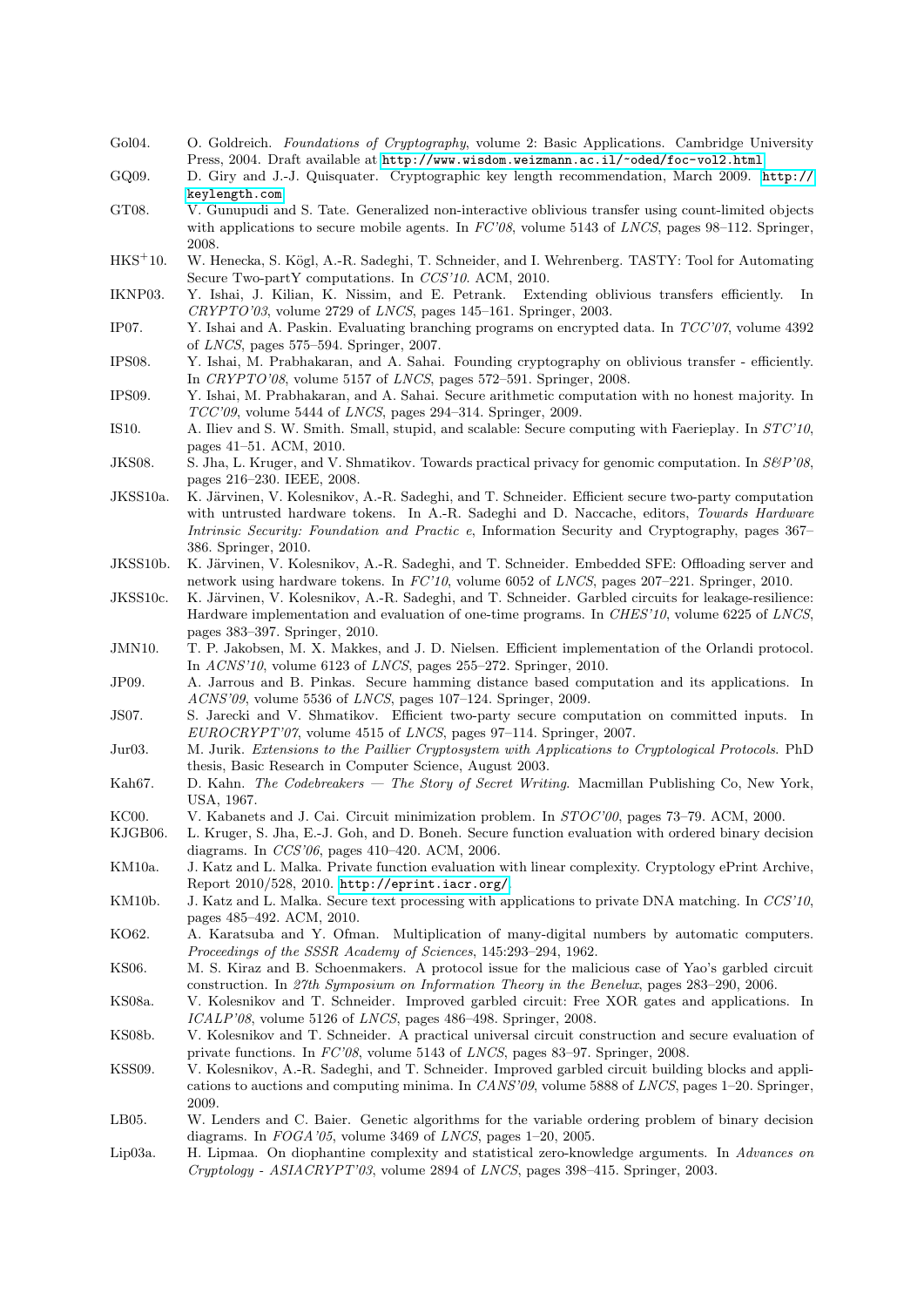- <span id="page-19-14"></span>Lip03b. H. Lipmaa. Verifiable homomorphic oblivious transfer and private equality test. In ASIACRYPT'03, volume 2894 of LNCS. Springer, 2003.
- <span id="page-19-26"></span>Lip08. H. Lipmaa. Private branching programs: On communication-efficient cryptocomputing. Cryptology ePrint Archive, Report 2008/107, 2008. <http://eprint.iacr.org/>.
- <span id="page-19-5"></span>LP02. Y. Lindell and B. Pinkas. Privacy preserving data mining. Journal of Cryptology, 15(3):177–206, 2002.
- <span id="page-19-16"></span>LP07. Y. Lindell and B. Pinkas. An efficient protocol for secure two-party computation in the presence of malicious adversaries. In EUROCRYPT'07, volume 4515 of LNCS, pages 52-78. Springer, 2007.
- <span id="page-19-21"></span>LP09a. Y. Lindell and B. Pinkas. A proof of Yao's protocol for secure two-party computation. Journal of Cryptology, 22(2):161–188, 2009. Cryptology ePrint Archive: Report 2004/175.
- <span id="page-19-6"></span>LP09b. Y. Lindell and B. Pinkas. Secure multiparty computation for privacy-preserving data mining. Journal of Privacy and Confidentiality, 1(1):59–98, 2009.
- <span id="page-19-17"></span>LP10. Y. Lindell and B. Pinkas. Secure two-party computation via cut-and-choose oblivious transfer. Cryptology ePrint Archive, Report 2010/284, 2010. <http://eprint.iacr.org/>.
- <span id="page-19-18"></span>LPS08. Y. Lindell, B. Pinkas, and N. P. Smart. Implementing two-party computation efficiently with security against malicious adversaries. In SCN'08, volume 5229 of LNCS, pages 2–20. Springer, 2008.
- <span id="page-19-22"></span>MK10. L. Malka and J. Katz. VMCrypt - modular software architecture for scalable secure computation. Cryptology ePrint Archive, Report 2010/584, 2010. <http://eprint.iacr.org/>.
- <span id="page-19-8"></span>MNPS04. D. Malkhi, N. Nisan, B. Pinkas, and Y. Sella. Fairplay — a secure two-party computation system. In USENIX Security'04, 2004. <http://fairplayproject.net>.
- <span id="page-19-7"></span>MOR03. P. D. MacKenzie, A. Oprea, and M. K. Reiter. Automatic generation of two-party computations. In CCS'03, pages 210–219. ACM, 2003.
- <span id="page-19-15"></span>Nie07. J. B. Nielsen. Extending oblivious transfers efficiently - how to get robustness almost for free. Cryptology ePrint Archive, Report 2007/215, 2007. <http://eprint.iacr.org/>.
- <span id="page-19-20"></span>NO09. J. B. Nielsen and C. Orlandi. LEGO for two-party secure computation. In  $TCC'09$ , volume 5444 of LNCS, pages 368–386. Springer, 2009.
- <span id="page-19-13"></span>NP01. M. Naor and B. Pinkas. Efficient oblivious transfer protocols. In ACM-SIAM Symposium On Discrete Algorithms (SODA'01), pages 448–457. ACM Society for Industrial and Applied Mathematics, 2001.
- <span id="page-19-2"></span>NPS99. M. Naor, B. Pinkas, and R. Sumner. Privacy preserving auctions and mechanism design. In EC'99, pages 129–139. ACM, 1999.
- <span id="page-19-0"></span>Pai99. P. Paillier. Public-key cryptosystems based on composite degree residuosity classes. In EURO-CRYPT'99, volume 1592 of LNCS, pages 223–238. Springer, 1999.
- <span id="page-19-24"></span>PSS09. A. Paus, A.-R. Sadeghi, and T. Schneider. Practical secure evaluation of semi-private functions. In ACNS'09, volume 5536 of LNCS, pages 89–106. Springer, 2009. [http://www.trust.rub.de/](http://www.trust.rub.de/FairplaySPF) [FairplaySPF](http://www.trust.rub.de/FairplaySPF).
- <span id="page-19-19"></span>PSSW09. B. Pinkas, T. Schneider, N. P. Smart, and S. C. Williams. Secure two-party computation is practical. In ASIACRYPT'09, volume 5912 of LNCS, pages 250–267. Springer, 2009.
- <span id="page-19-27"></span>Rud93. R. Rudell. Dynamic variable ordering for ordered binary decision diagrams. In ICCAD'93, pages 42–47. IEEE, 1993.
- <span id="page-19-29"></span>Sch91. C. Schnorr. Efficient signature generation by smart cards. Journal of Cryptology, 4(3):161–174, 1991.
- <span id="page-19-25"></span>Sch08. T. Schneider. Practical secure function evaluation. Master's thesis, University of Erlangen-Nuremberg, February 27, 2008. <http://thomaschneider.de/papers/S08Thesis.pdf>.
- <span id="page-19-9"></span> $SKB<sup>+</sup>09.$  A. Schröpfer, F. Kerschbaum, D. Biswas, S. Geißinger, and C. Schütz. L1 – faster development and benchmarking of cryptographic protocols. In ECRYPT Workshop on Software Performance Enhancements for Encryption and Decryption and Cryptographic Compilers (SPEED-CC'09), 2009.
- <span id="page-19-10"></span>SKM10. A. Schröpfer, F. Kerschbaum, and G. Müller. L1 - a programming language for mixed-protocol secure computation. Cryptology ePrint Archive, Report 2010/578, 2010. <http://eprint.iacr.org/>.
- <span id="page-19-28"></span>SS71. A. Schönhage and V. Strassen. Schnelle Multiplikation großer Zahlen (Fast multiplication of large numbers). Computing, 7(3):281–292, 1971.
- <span id="page-19-23"></span>SS08. A.-R. Sadeghi and T. Schneider. Generalized universal circuits for secure evaluation of private functions with application to data classification. In *ICISC'08*, volume 5461 of *LNCS*, pages 336–353. Springer, 2008.
- <span id="page-19-3"></span>SS10. A. Sahai and H. Seyalioglu. Worry-free encryption: functional encryption with public keys. In CCS'10, pages 463–472. ACM, 2010.
- <span id="page-19-4"></span>SSW09. A.-R. Sadeghi, T. Schneider, and I. Wehrenberg. Efficient privacy-preserving face recognition. In ICISC'09, LNCS. Springer, 2009.
- <span id="page-19-11"></span>ST98. T. Sander and C. Tschudin. Protecting mobile agents against malicious hosts. In Mobile Agents and Security, volume 1419 of LNCS, pages 44–60. Springer, 1998.
- <span id="page-19-1"></span>SV10. N. P. Smart and F. Vercauteren. Fully homomorphic encryption with relatively small key and ciphertext sizes. In  $PKC'10$ , volume 6056 of *LNCS*, pages 420–443. Springer, 2010.
- <span id="page-19-12"></span>SYY99. T. Sander, A. Young, and M. Yung. Non-interactive cryptocomputing for  $NC<sup>1</sup>$ . In FOCS'99, pages 554–566. IEEE, 1999.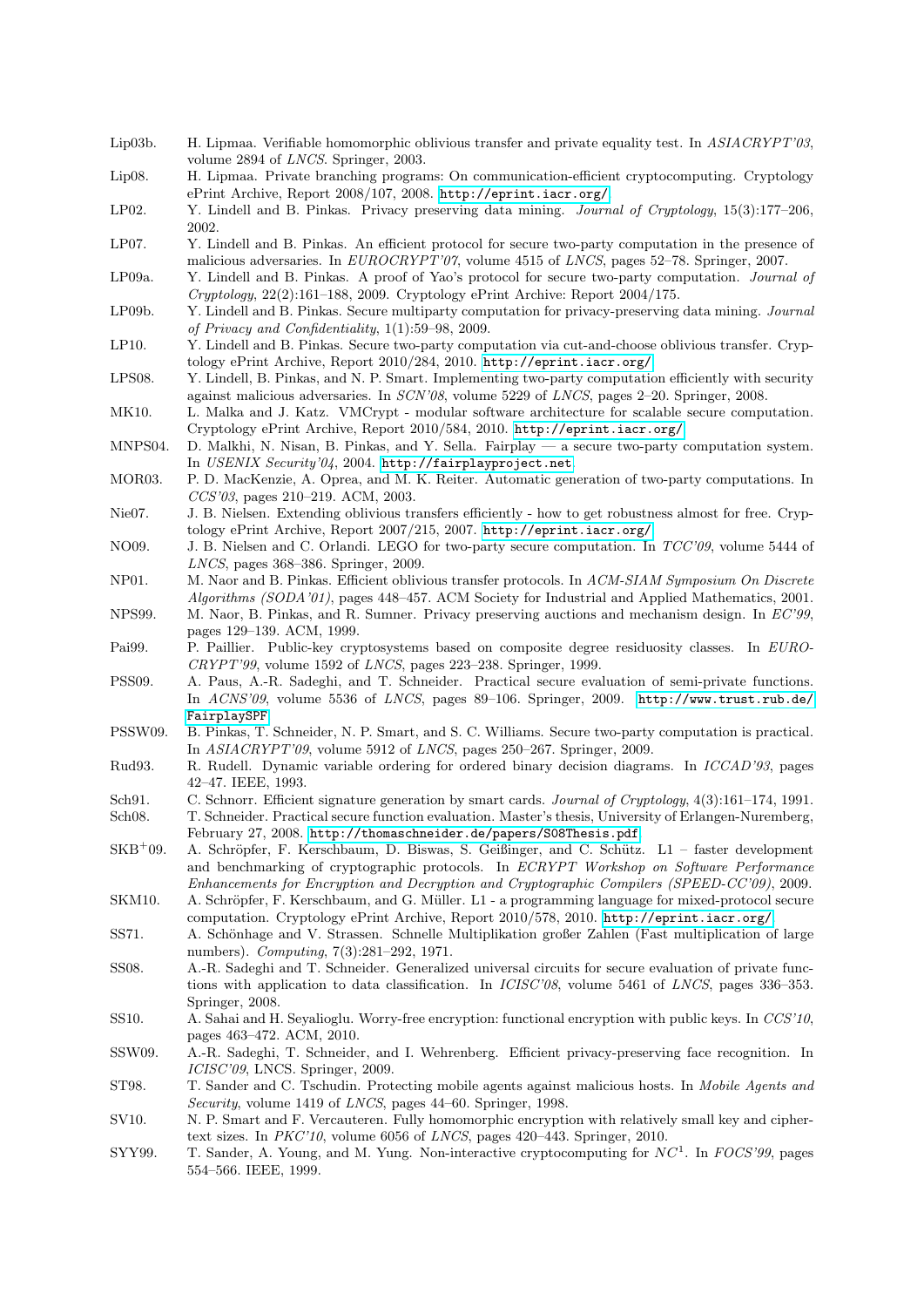- <span id="page-20-6"></span>TPKC07. J. R. Troncoso-Pastoriza, S. Katzenbeisser, and M. U. Celik. Privacy preserving error resilient DNA searching through oblivious automata. In CCS'07, pages 519–528. ACM, 2007.
- <span id="page-20-7"></span>Val76. L. G. Valiant. Universal circuits (preliminary report). In STOC'76, pages 196–203. ACM, 1976.
- <span id="page-20-4"></span>vDGHV10. M. v. Dijk, C. Gentry, S. Halevi, and V. Vaikuntanathan. Fully homomorphic encryption over the integers. In EUROCRYPT'10, volume 6110 of LNCS, pages 24–43. Springer, 2010.
- <span id="page-20-9"></span>vDJ10. M. v. Dijk and A. Juels. On the impossibility of cryptography alone for privacy-preserving cloud computing. In HotSec'10. USENIX, 2010.
- <span id="page-20-10"></span>Vol99. H. Vollmer. Introduction to Circuit Complexity: A Uniform Approach. Springer, Secaucus, NJ, USA, 1999.
- <span id="page-20-8"></span>Wak68. A. Waksman. A permutation network. Journal of the ACM, 15(1):159-163, 1968.
- <span id="page-20-11"></span>Woe05. P. Woelfel. Bounds on the OBDD-size of integer multiplication via universal hashing. Journal of Computer and System Sciences, 71(4):520–534, 2005.
- <span id="page-20-3"></span>Yao82. A. C. Yao. Protocols for secure computations. In FOCS'82, pages 160–164. IEEE, 1982.
- <span id="page-20-5"></span>Yao86. A. C. Yao. How to generate and exchange secrets. In FOCS'86, pages 162–167. IEEE, 1986.

## <span id="page-20-0"></span>A Where SFE Fits in Secure Computing

Cryptography (from Greek "secret writing") with thousands of years of history [\[Kah67\]](#page-18-25) has emerged as a tool for secret communication. However, only recently, with the development of fast computing devices, has cryptography grown into a structured and mathematical science. The science of secret communications became more formal and rigorous, and, simultaneously, new directions of cryptography appeared and developed. Modern cryptography encompasses much more than the original intent. Examples of new directions include ability to prove knowledge of secrets without revealing any information about them, means of electronic identification, secure financial transactions, and much more.

The state of modern communications allows easy access to almost any imaginable resource or person. At the same time, the underlying connectivity layer provides weak, if any, guarantees. For example, if Alice sends a message to Bob, this message not only may be lost, it may also be read and, more importantly, modified by an adversary, while in transit. While most Internet traffic is of little or no interest to attackers, a portion of it serves transactions of value, and requires strong security. Protection against eavesdropping and interference with the legitimate communication is relatively well understood and remains perhaps the most commonly used fruit of cryptography.

However, even a perfectly secure communication system is only a part of the solution. Imagine a situation where Alice participates in a transaction with Bob, but does not completely trust him. This occurs in many settings where the participants may have conflicting interests, including contract signing, buy/sell transactions, outsourcing computation or storage to untrusted servers, etc. Securing the communication channel cannot provide any assurance that Bob does not cheat. Can we protect Alice's (and everyone else's) interests in this setting? A study of Secure Function Evaluation (SFE), which began in the 1980's, emerged from the need not only to communicate, but also to *compute* securely. It addresses the problem of providing security against cheating participants of the computation.

## <span id="page-20-1"></span>B Function Representations

#### <span id="page-20-2"></span>B.1 Boolean Circuits

Boolean circuits are a classical representation of functions in engineering and computer science.

A boolean circuit with u inputs, v outputs and k gates is a directed acyclic graph (DAG) with  $|V|$  $u + v + k$  vertices (nodes) and |E| edges. Each node corresponds to either a *gate*, an *input* or an *output*. The edges are called wires. For simplicity, the input- and output nodes are often omitted in the graphical representation of a boolean circuit as shown in Fig. [1\(a\).](#page-5-2) For a more detailed definition see [\[Vol99\]](#page-20-10).

A d-input gate G computes a d-ary boolean function  $g: \{0,1\}^d \to \{0,1\}$ . Typical gates are XOR (⊕), XNOR (=), AND (∧), OR (∨); gates are often specified by their function table, which contains  $2^d$ entries.

Gates of the boolean circuit can be evaluated in any order, as long as all of the current gate inputs are available. This property is ensured by sorting (and evaluating) the gates topologically, which can be done efficiently in  $O(|V| + |E|)$  [\[CLRS01,](#page-17-22) Topological sort, pp. 549-552]. The topologic order of a boolean circuit indexes the gates with labels  $G_1, \ldots, G_k$  and ensures that the *i*-th gate  $G_i$  has no inputs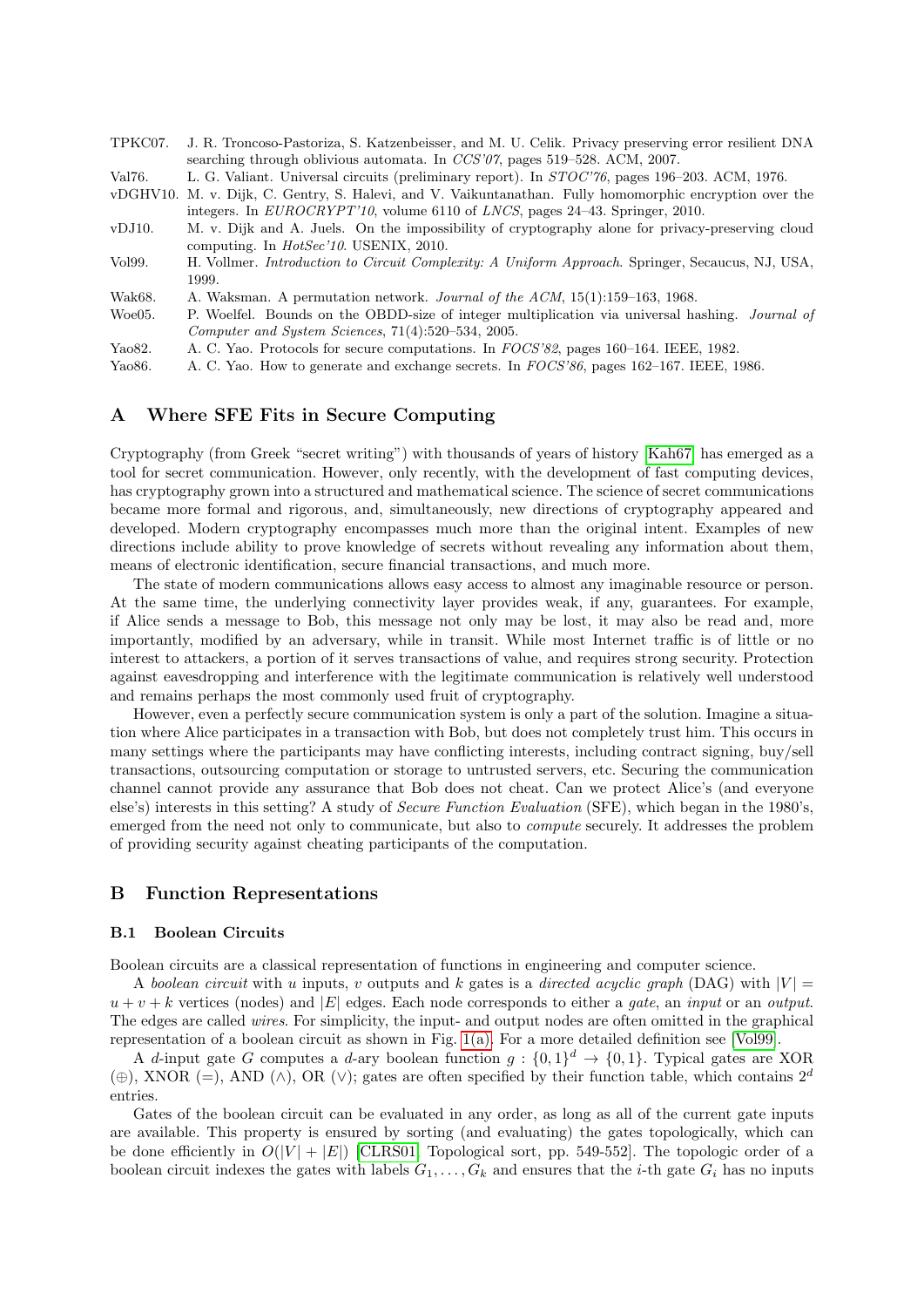that are outputs of a successive gate  $G_{j>i}$ . In complexity theory, a circuit with such a topologic order is called a straight-line program [\[ALR99\]](#page-16-16). Given the values of the inputs, the output of the boolean circuit can be evaluated by evaluating the gates one-by-one in topologic order. A valid topologic order for the example boolean circuit in Fig. [1\(a\)](#page-5-2) would be  $\wedge, \oplus, \vee, =$ . The topologic order is not necessarily unique, e.g.,  $\oplus$ ,  $\wedge$ ,  $=$ ,  $\vee$  would be possible as well.

<span id="page-21-0"></span>Automatic Generation Boolean circuits can be automatically generated from a high-level specification of the function. A prominent example is the well-established Fairplay compiler [\[MNPS04\]](#page-19-8). Fairplay's Secure Function Description Language (SFDL) resembles a simplified version of a hardware description language, such as VHDL<sup>[6](#page-21-5)</sup>, and supports types, variables, functions, boolean operators  $(\wedge, \vee, \oplus, \ldots)$ , arithmetic operators  $(+, -, *, /)$ , comparison  $(<, \geq, =, ...)$  and control structures like if-then-else or for-loops with constant range (cf. [\[MNPS04,](#page-19-8) Appendix A] for a detailed description of the syntax and semantics of SFDL). Fairplay also includes a GUI that assists the programmer in creating SFDL programs with graphical code templates. The Fairplay compiler automatically transforms the functionality described as SFDL program into the corresponding boolean circuit.

#### <span id="page-21-1"></span>B.2 Arithmetic Circuits

Arithmetic circuits are a more compact function representation than boolean circuits.

An *arithmetic circuit* over a ring R and the set of variables  $x_1, ..., x_n$  is a directed acyclic graph (DAG). Fig. [1\(b\)](#page-5-3) illustrates an example. Each node with in-degree zero is called an input gate labeled by either a variable  $x_i$  or an element in R. Every other node is called a gate and labeled by either + or  $\times$  denoting addition or multiplication in R.

Any boolean circuit can be expressed as an arithmetic circuit over  $R = \mathbb{Z}_2$ . However, if we use  $R = \mathbb{Z}_m$ for sufficiently large modulus  $m$ , the arithmetic circuit can be much smaller than its corresponding boolean circuit, as integer addition and multiplication can be expressed as single operations in  $\mathbb{Z}_m$ .

<span id="page-21-2"></span>Number Representation We note that arithmetic circuits can simulate computations on both positive and negative integers by mapping them into elements of  $\mathbb{Z}_m$  as follows. Zero and positive values are mapped to the elements  $0, 1, 2, \ldots$  whereas negative values are mapped to  $m-1, m-2, \ldots$ . As with all fixed precision arithmetics, overflows or underflows must be avoided.

#### <span id="page-21-3"></span>B.3 Ordered Binary Decision Diagrams

Another possibility to represent boolean functions are Ordered Binary Decision Diagrams (OBDDs) introduced by Bryant [\[Bry86\]](#page-16-17).

A binary decision diagram (BDD) is a rooted, directed acyclic graph (DAG) which consists of decision nodes and two terminal nodes called 0-terminal and 1-terminal. Each decision node is labeled by a boolean decision variable and has two child nodes, called low child and high child. The edge from a node to a low (high) child represents an assignment of the variable to 0 (1). An *ordered binary decision diagram* (OBDD) is a BDD in which the decision variables appear in the same order on all paths from the root node to a terminal node. Given an assignment  $\langle x_1 \leftarrow b_1, \ldots, x_n \leftarrow b_n \rangle$  to the variables  $x_1, \ldots, x_n$ , the value of the Boolean function  $f(b_1, \ldots, b_n)$  can be found by starting at the root and following the path where the edges on the path are labeled with  $b_1, \ldots, b_n$ .

<span id="page-21-4"></span>Example Fig. [1\(c\)](#page-5-4) shows the OBDD for the function  $f(x_1, x_2, x_3, x_4) = (x_1 = x_2) \wedge (x_3 = x_4)$  of four variables  $x_1, x_2, x_3, x_4$  with the total ordering  $x_1 < x_2 < x_3 < x_4$ .<sup>[7](#page-21-6)</sup> Consider the assignment  $\langle x_1 \leftarrow$  $1, x_2 \leftarrow 1, x_3 \leftarrow 0, x_4 \leftarrow 0$ . In the OBDD shown in Fig. [1\(c\),](#page-5-4) if we start at the root and follow the edges corresponding to the assignment, we end up at the 1-terminal which implies that  $f(1, 1, 0, 0) = 1$ .

<span id="page-21-5"></span> $\,$  6 Very high speed integrated circuit Hardware Description Language

<span id="page-21-6"></span><sup>&</sup>lt;sup>7</sup> OBDDs are sensitive to variable ordering, e.g., with the ordering  $x_1 < x_3 < x_2 < x_4$  the OBDD for f has 11 nodes.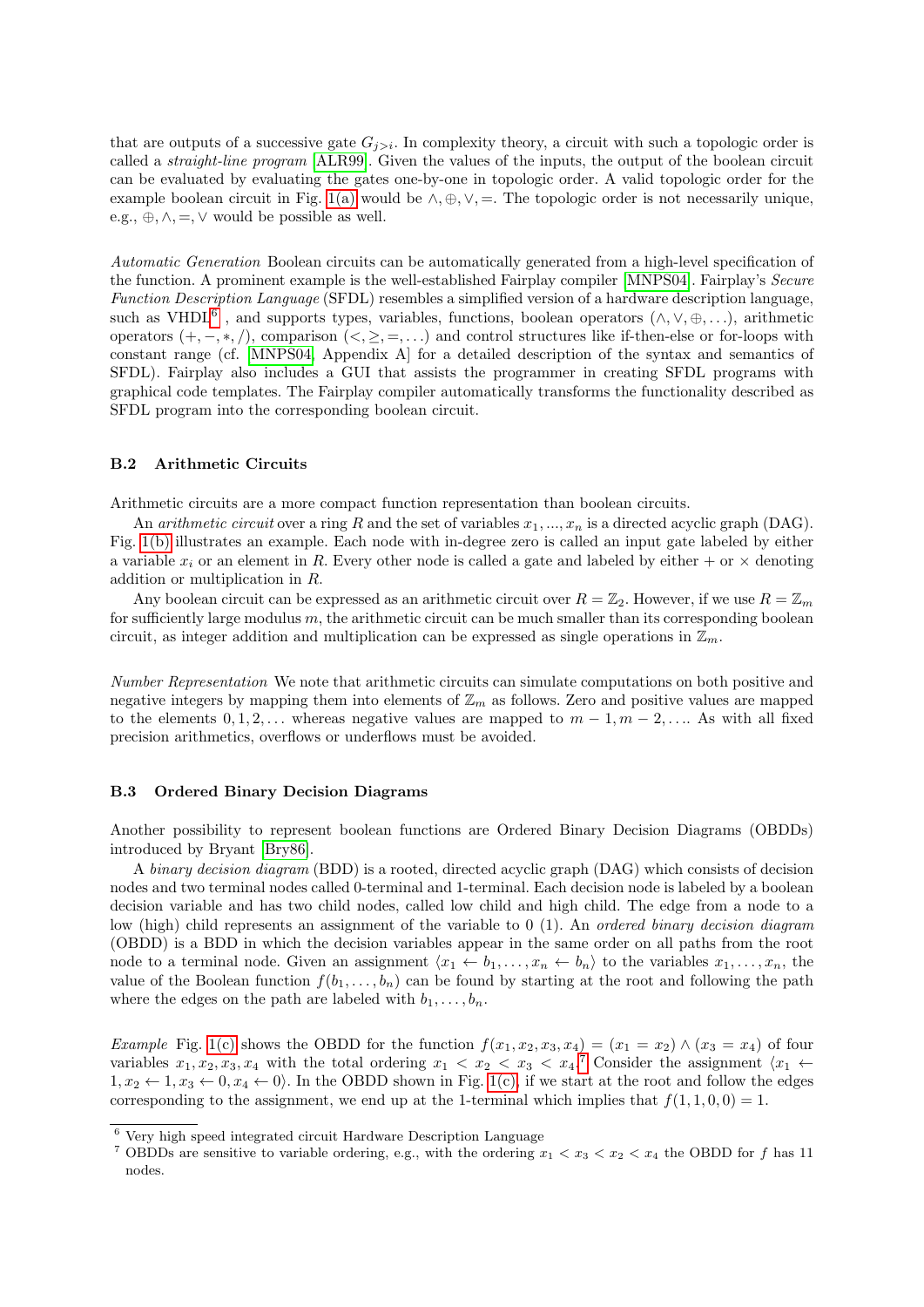<span id="page-22-0"></span>Generalizations Multiple OBDDs can be used to represent a function g with multiple outputs. If  $g$ 's outputs can be encoded by k boolean variables, then g can be represented by k OBDDs where the *i*-th OBDD computes the i-th output bit. Further generalizations of OBDDs can be obtained by having multiple terminal nodes (called classification nodes) and more general branching conditions: In a Branching *Program* [\[BPSW07\]](#page-16-2) the child node is determined depending on the comparison of the  $\ell$ -bit input variable  $x_{\alpha_i}$  with a decision node specific threshold  $t_i$ . In *Linear Branching Programs* [\[BFK](#page-16-4)<sup>+</sup>09] the branching condition is the comparison of the scalar product between the input vector  $x$  of  $n \ell$ -bit values and a decision node specific coefficient vector  $a_i$  with a decision node specific threshold  $t_i$ .

<span id="page-22-1"></span> $Efficiency$  Although some functions require in the worst case an OBDD of size exponential in the number of inputs, many functions encountered in typical applications (e.g., addition or comparison) have a reasonably small OBDD representation [\[Bry86\]](#page-16-17). Even though finding an optimal variable ordering for OBDDs is NP-complete [\[BW96\]](#page-16-9), in many practical cases OBDDs can be minimized to a reasonable size. Algorithms to improve the variable ordering of OBDDs are Rudell's sifting algorithm [\[Rud93\]](#page-19-27), the window permutation algorithm [\[FMK91\]](#page-17-23), genetic algorithms [\[DBG96,](#page-17-24) [LB05\]](#page-18-26), or algorithms based on simulated annealing [\[BLW95\]](#page-16-18).

Nevertheless, some functions have a lower bound for the size of the smallest OBDD representation which is exponential. For example  $\ell$ -bit integer multiplication has an exponential size OBDD [\[Bry91,](#page-16-19) Woe05 but requires only one multiplication gate in an arithmetic circuit over a sufficiently large ring. Multiplication within a boolean circuit has complexity  $\mathcal{O}(\ell^2)$  using school method or  $\mathcal{O}(\ell^{\log_2 3})$  with the method of [\[KO62\]](#page-18-19) (indeed, for garbled circuits the latter is more efficient for  $\ell > 20$  [\[HKS](#page-18-2)<sup>+</sup>10]). Fast multiplication methods which apply the Fourier transformation have better asymptotic complexity but hide large constant factors in the  $\mathcal O$  notation which makes them more efficient for large inputs (thousands of bits) only:  $\mathcal{O}(\ell \log \ell \log \log \ell)$  [\[SS71\]](#page-19-28) and  $\ell \log \ell 2^{\mathcal{O}(\lg^* \ell)}$  [Für07]<sup>[8](#page-22-3)</sup>.

## <span id="page-22-2"></span>C Intuition Behind SFE Definitions

Formal definitions of security of SFE are very detailed (pages long) and subtle. Here we convey the basic idea behind the formalization and the employed ideal/real paradigm.

Intuitively, a protocol transcript (i.e., the sequence of messages exchanged between the parties) does not leak player's input, if an indistinguishable (i.e., similar-looking) transcript can be constructed without any knowledge of the input. (We note that the two transcripts, real and simulated, must look the same to a powerful distinguisher who, in particular, knows the inputs.) It is now intuitive that if the protocol leaks some information on the inputs, there will exist a distinguisher who simply extracts this information from the transcript, and compares to the player's input. Since the simulated transcript was constructed without the knowledge of the input, the distinguisher will be able to distinguish it from the real one, and such protocol will be insecure by definition. Further, the proof of security for players  $A$  and  $B$  in the protocol  $\Pi$  consists of constructing such simulators  $Sim_A, Sim_B$ , and proving that their output is indistinguishable from the real transcript of the protocol.

The above intuition is sufficient for the formalization of the semi-honest model. However, in the presence of actively cheating players (who can substitute their input, among other things), this does not quite work, as it is not even clear if the players indeed evaluate the intended function. Thus, the following extension of the simulation paradigm was introduced. We now define an *ideal* world, where players have very limited cheating powers (they are allowed to abort, substitute their local inputs, and output what they wish), and rely on a trusted party to provide them with the resulting output of the computation over a perfectly secure channel. We say that a real-world protocol  $\Pi$  is secure if for any real-world attacker there is a corresponding ideal-world attacker that can do "the same harm". Since the ideal world clearly limits the attack powers, the same limit would apply to the real world. This is formalized by the ability to simulate the real-world transcript (i.e., to generate an indistinguishable transcript) by the ideal-world simulator.

The formal definitions for the semi-honest and malicious player security can be found in [\[Gol04\]](#page-18-7).

The formalization of the covert adversaries is similar to that of the malicious; the difference is in the definition of the ideal world, where ideal world adversaries are given the option to cheat, but are caught (i.e., their opponent is notified) with certain fixed probability. Other aspects of definition remain

<span id="page-22-3"></span><sup>&</sup>lt;sup>8</sup>  $\lg^* \ell = \min_{i \ge 0} \lg^{(i)} n \le 1, \lg^{(0)} \ell = \ell, \lg^{(i+1)} \ell = \log_2 \lg^{(i)} \ell.$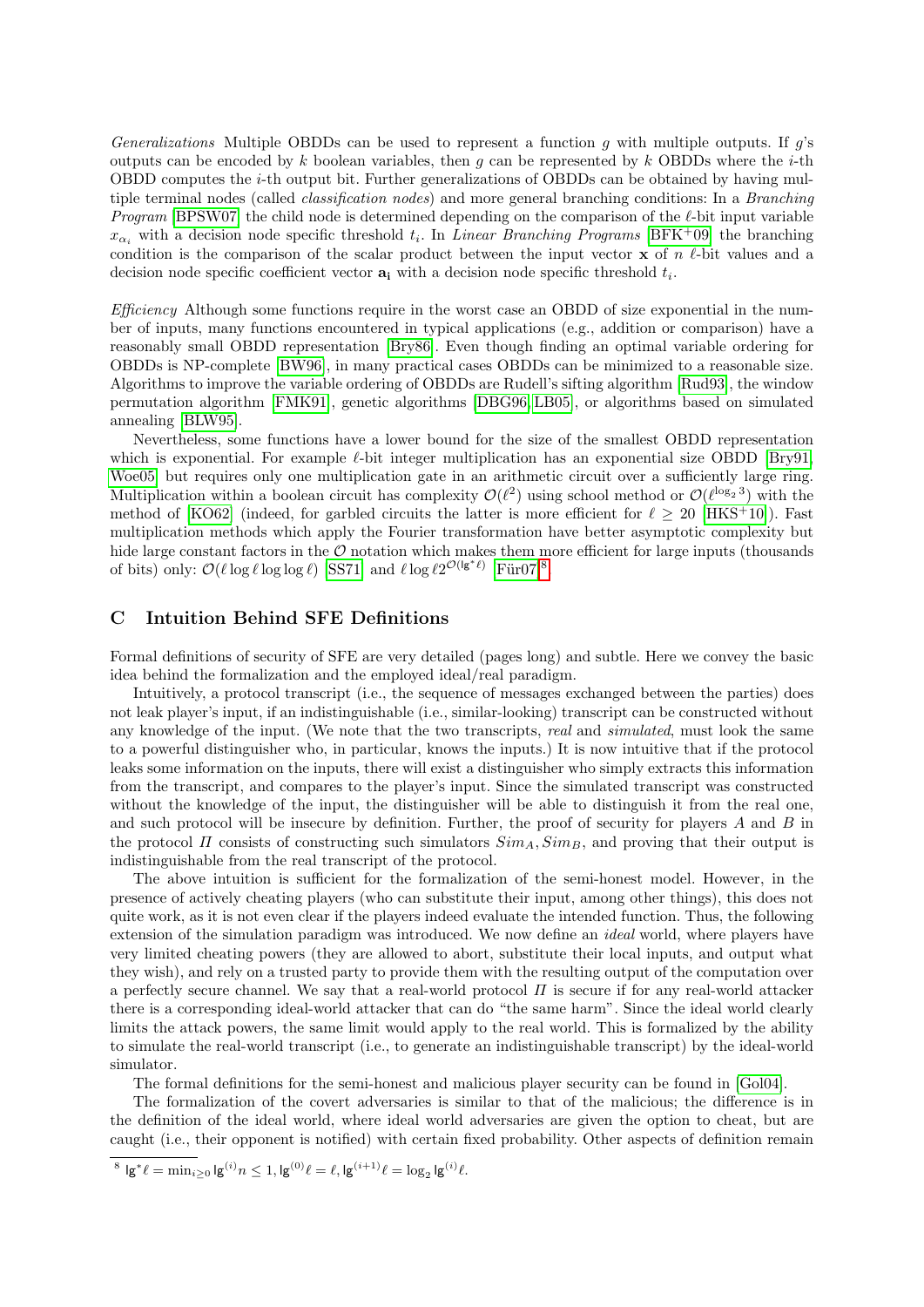the same; because of simulatability properties and the general approach of ideal-real paradigm, a secure real-world covert adversary also may choose to cheat, but will be caught by the honest player with the specified probability. The formal definitions for covert security (three variations) were proposed in [\[AL07\]](#page-16-14).

We note that SFE protocols will guarantee security for the honestly behaving player who may be engaging with the cheating adversary. If both players are deviating from the protocol, definitions provide no guarantees.

# <span id="page-23-0"></span>D Efficient Techniques for Protection Against Malicious Actions

To achieve security against malicious parties, privacy-preserving protocols are usually designed in "layers". First a core protocol in the semi-honest model is constructed, and then, following the compilation paradigm of [\[Gol04\]](#page-18-7), each party needs to prove in zero-knowledge that it behaved honestly. (In the case of covert adversaries, each party needs to be convinced that a cheating opponent can be caught with certain probability, a weaker requirement.) As discussed in §[3.1,](#page-5-1) it is often necessary to achieve hybrid security against malicious client C, while the server S is assumed to be semi-honest. In the following, we summarize standard methods for proving relations among homomorphically encrypted values in zero-knowledge and show how to avoid expensive zero-knowledge proofs for several standard tasks, such as multiplication of homomorphic values and conversion between homomorphic and garbled values.

#### <span id="page-23-1"></span>D.1 Zero-Knowledge Proofs

A proof of knowledge for a relation  $\mathcal{R} = \{(x, w)\}\$ is a protocol between a prover and a verifier. Both parties get the public value x as common input while prover gets witness w as private input with  $(x, w) \in \mathcal{R}$ and tries to convince the verifier that he knows a witness without revealing any further information on it. After the protocol execution, verifier decides whether it accepts or rejects the proof. A proof must be complete and sound. Completeness guarantees that the protocol works for any pair  $(x, w) \in R$ , i.e., for all  $(x, w) \in R$  the verifier accepts the proof if both parties follow the protocol. Soundness guarantees that a cheating prover cannot successfully convince a verifier if prover does not know a witness  $w$  for  $x$ . More formally, an efficient knowledge extractor with black-box access to the possibly malicious prover can be constructed to compute a witness (cf., e.g., [\[Gol01\]](#page-17-26)). A proof is zero-knowledge, if a simulator can be constructed that, given access to x and the malicious verifier, produces a view of the protocol which is indistinguishable from verifier's view in a protocol execution with a real prover. In special honest-verifier zero-knowledge (SHVZK) proofs the verifier is assumed to be semi-honest and the simulator can produce views for a given challenge of the verifier.

Efficient SHVZK proofs of knowledge are the well-known Σ-protocols [\[CDS94,](#page-17-27) [Cra97\]](#page-17-28). These are 3 move protocols where prover starts with a commit message, verifier provides a randomly chosen challenge which is answered by the prover.  $\Sigma$ -protocols can be efficiently combined to prove an arbitrary AND/OR combination of underlying statements [\[CDS94\]](#page-17-27).

Σ-protocols can be made non-interactive using the standard Fiat-Shamir heuristic [\[FS87\]](#page-17-29) by computing the challenge from the first message using a cryptographic hash function. This can be proved secure in the random oracle model.

<span id="page-23-2"></span>Zero-Knowledge Proofs for SFE We summarize several efficient zero-knowledge protocols suited as building-blocks to secure SFE protocols against malicious behavior.

For the additively homomorphic Paillier and Damgård-Jurik cryptosystems one can efficiently prove knowledge of the plaintext encrypted within a ciphertext [\[DJ01\]](#page-17-0). It is also possible to prove various relations about the plaintexts encrypted within a ciphertext [\[Jur03\]](#page-18-27), e.g., equality, linear, or multiplicative relations between two encrypted plaintexts, or that an encrypted plaintext indeed is an  $\ell$ -bit value using efficient interval proofs of [\[Lip03a\]](#page-18-28).

To achieve security against malicious client  $\mathcal C$  in SFE protocols based on homomorphic encryption, it is necessary that  $\mathcal{C}$ 's public-key pk is well-formed. To achieve this, pk can be generated (or checked) and certified by a trusted third party. Alternatively,  $C$  can prove to S in zero-knowledge that  $pk - an RSA$ modulus in most commonly used additively homomorphic schemes of [\[Pai99,](#page-19-0)[DJ01\]](#page-17-0) – is well-formed using the rather expensive zero-knowledge proof of [\[CM99\]](#page-17-30).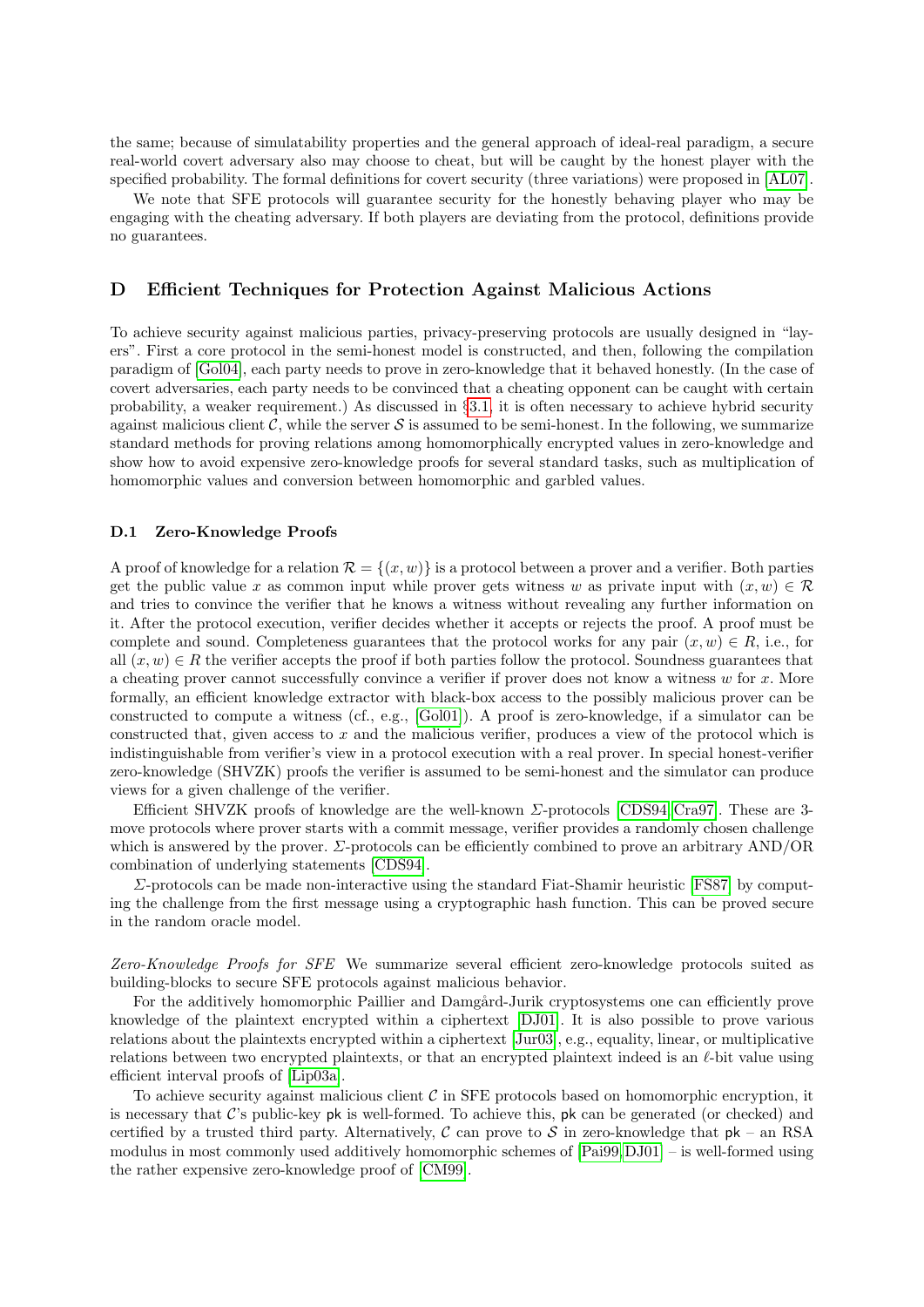#### <span id="page-24-0"></span>D.2 Multiplication of Homomorphic Values

In the following, we discuss protocols for multiplying two homomorphic  $\ell$ -bit values  $\llbracket x \rrbracket$  and  $\llbracket y \rrbracket$  with security against malicious  $\mathcal{C}$ . The obvious approach is to extend the semi-honest protocol of §[4.1](#page-8-4) which uses additively blinded values  $\llbracket \bar{x} \rrbracket, \llbracket \bar{y} \rrbracket$  such that C proves in zero-knowledge that he behaved honestly, i.e., that the multiplicative relation between  $\llbracket \bar{x} \rrbracket, \llbracket \bar{y} \rrbracket$ , and  $\llbracket \bar{x}\bar{y} \rrbracket$  holds.

<span id="page-24-1"></span>Optimization We show how to improve efficiency of this protocol by avoiding to prove the multiplicative relation in zero-knowledge: S chooses random multiplicative masks  $m_x, m_y \in_R \{0, 1\}^{\sigma}$  and additive masks  $t_x, t_y \in_R \{0,1\}^{\ell+2\sigma}$ , where  $\sigma$  is the statistical security parameter and  $\ell + 2\sigma \leq |P|$  to avoid an overflow. Then, S blinds the values multiplicatively and additively by computing  $\|\bar{x}\| = \|m_x x + t_x\|$  and  $\llbracket \bar{y} \rrbracket = \llbracket m_y y + t_y \rrbracket$  and sends these blinded values to C. C decrypts, multiplies and sends back  $\llbracket c \rrbracket = \llbracket \bar{x}\bar{y} \rrbracket$ . Finally, S obtains the intended result as  $[[xy]] = (m_x m_y)^{-1} [c] \boxplus (-m_y t_x) [y] \boxplus (-m_x t_y) [x] \boxplus [-t_x t_y]$ 

It is easy to verify that if  $C$  cheats by sending back the encryption of a different value, then he modifies the result in an unpredictable way.

#### <span id="page-24-2"></span>D.3 Garbled Values to Homomorphic Values

To convert a garbled value  $\tilde{x}$  into its corresponding homomorphic value  $\llbracket x \rrbracket$  with malicious client C we extend the bitwise conversion protocol of  $\S 5.1$  $\S 5.1$  as follows: When C sends the homomorphically encrypted values of the output bits to  $S$  he additionally has to prove in zero-knowledge that the encrypted bit is consistent with the garbled output value which is either  $\tilde{x}_i^0 = \langle k_i^0, \pi_i^0 \rangle$  or  $\tilde{x}_i^1 = \langle k_i^1, \pi_i^1 \rangle$ . For this, S provides C with deterministic commitments for the two possible garblings  $c_i^0, c_i^1$ , where  $c_i^{\pi_i^0} = g^{\tilde{x}_i^0}$ ,  $c_i^{\pi_i^1} = g^{\tilde{x}_i^1}$ , and g is the generator of a prime-order group in which the discrete logarithm problem is hard (e.g., an elliptic curve group for maximal efficiency). Using the efficient zero-knowledge proofs for knowledge of a discrete logarithm in a prime-order group of  $[Sch91]$ ,  $C$  can efficiently prove the following statements in zero-knowledge:  $(C \text{ knows the discrete log of } c_i^0 \text{ AND the homomorphic ciphertext encrypts})$ 0) OR ( $\mathcal{C}$  knows the discrete log of  $c_i^1$  AND the homomorphic ciphertext encrypts 1).

## <span id="page-24-3"></span>D.4 Homomorphic Values to Garbled Values

Finally, we describe how to efficiently convert a homomorphic  $\ell$ -bit value  $\llbracket x \rrbracket$  into a garbled value  $\llbracket x \rrbracket$  with malicious client  $C$ . The high-level structure is the same as the conversion for semi-honest parties described in [5.2:](#page-15-3) S blinds the homomorphic value with a randomly chosen mask  $r \in_R \{0,1\}^{\ell+\sigma}$  as  $[\![\bar{x}]\!] = [\![x]\!] \boxplus [\![r]\!]$ and sends this to C. C decrypts and obtains the  $(\ell + \sigma)$ -bit representation  $\bar{x}_i$ . Now, C must be guaranteed that he decrypted correctly and the inputs in the following OT protocol match this decrypted value. For this, C decomposes  $\bar{x}$  into its bit-representation  $\bar{x}_i$  and sends homomorphic encryptions of each bit  $\llbracket \bar{x}_i \rrbracket$  to S. Additionally, C proves in zero-knowledge that these homomorphically encrypted bits when added together as  $\sum_{i=1}^{\ell+\sigma} 2^{i-1} [\bar{x}_i]$  encrypt the same value as  $[\bar{x}]$ . This corresponds essentially to proving equality of two encrypted plaintexts as the encryption scheme is homomorphic. Additionally,  $\mathcal C$  has to prove that each encrypted bit  $\llbracket \bar{x}_i \rrbracket$  is indeed an encryption of either 0 or 1. We show how to avoid this rather expensive proof later. S uses  $\lceil \bar{x}_i \rceil$  as first message in the Paillier-based OT protocol of [\[Lip03b\]](#page-19-14) to obliviously transfer the corresponding garbled values of  $\tilde{\tilde{x}}$  to C. Then, C evaluates a garbled subtraction circuit to take off the random mask. This circuit gets inputs  $\tilde{x}$  and  $\tilde{r}$  and computes the garbled value  $\tilde{x}$ corresponding to  $x = \bar{x} - r$ .

<span id="page-24-4"></span>*Optimization* In the following we try to optimize such that  $\mathcal C$  does not need to prove in zero-knowledge that he indeed sent homomorphic encryptions of bits. We note that if  $\mathcal C$  tries to cheat by sending an encryption of neither 0 nor 1 he will obtain a random string instead of a valid garbled input value corresponding to this bit as output of the OT protocol. Due to this property of OT it would be sufficient if C proves in zero-knowledge that he obtained correctly the garbled input values  $\tilde{\tilde{x}}_i$  which implies that he did not cheat with the inputs of the OT protocol (the probability that  $\mathcal C$  guesses a valid garbled value is negligible). Instead of proving this in zero-knowledge we reduce the costs even more. For this we observe that the most significant output bit of the subtraction circuit depends on all input bits  $\tilde{x}_i$ . C can obtain one of the two valid garbled output values for this most-significant bit only if he knows all garbled input bits. We connect a garbled 1-input zero-gate to this wire which maps both possible garbled input values